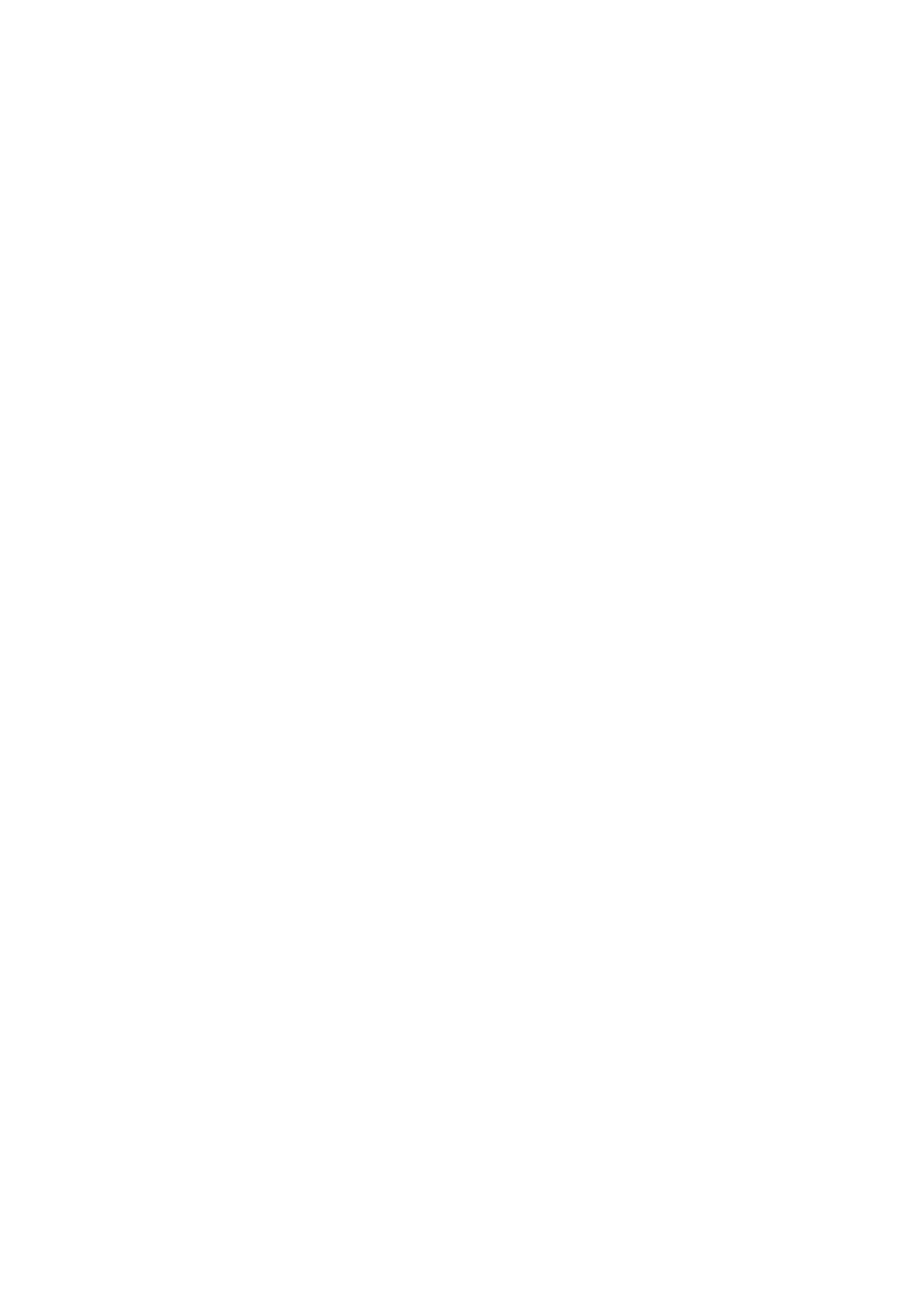# **Summary**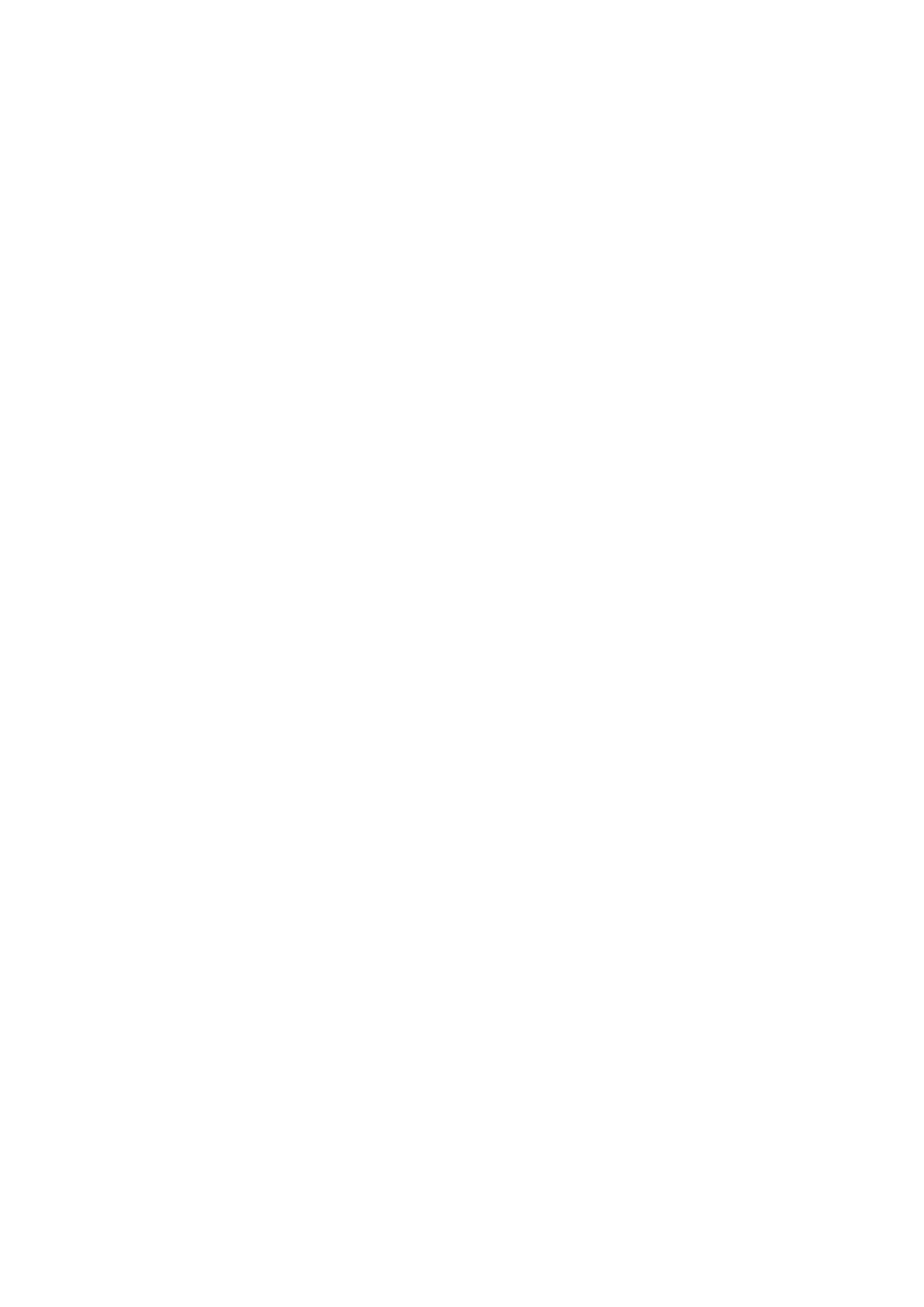# **PRESENTATION OF THE CNRS**

Founded in 1939, the French National Centre for Scientific Research (CNRS) is a Public Scientific and Technological Institution (« Établissement public à caractère scientifique et technologique » or « EPST »), placed under the supervision of the French Ministry of National Education, Higher Education and Research.

With nearly 32,000 employees (including 24,617 civil servants —or 11,106 researchers and 13,511 engineers and technicians personnel— 42.9% of which are women), a budget for 2015 of 3.3 billion Euros, including 769 million Euros of generated income, and an establishment over the entire national territory, the CNRS exercises its activity in all fields of knowledge, counting on 18 regional delegations and more than 1100 research and service units.

France's main multidisciplinary research body, the CNRS conducts research in all areas of science, technology and society, whether it be in the field of mathematics, physics, information and communication, science and technologies, nuclear physics and high energies, geoscience and astrophysics, chemistry, life sciences, social and human sciences, environmental science or engineering science.

These disciplines are grouped into ten scientific institutes.

# **The institutes**

- Institute of Biological Sciences (INSB)
- Institute of Chemistry (INC)
- National Institute for Earth Sciences and Astronomy (INSU)
- Institute of Ecology and Environment (INEE)
- Institute for Engineering and Systems Sciences (INSIS)
- Institute for Humanities and Social Sciences (INSHS)
- Institute for Information Sciences and Technologies (INS2I)
- National Institute for Mathematical Sciences (INSMI)
- National Institute of Nuclear and Particle Physics (IN2P3)
- Institute of Physics (INP)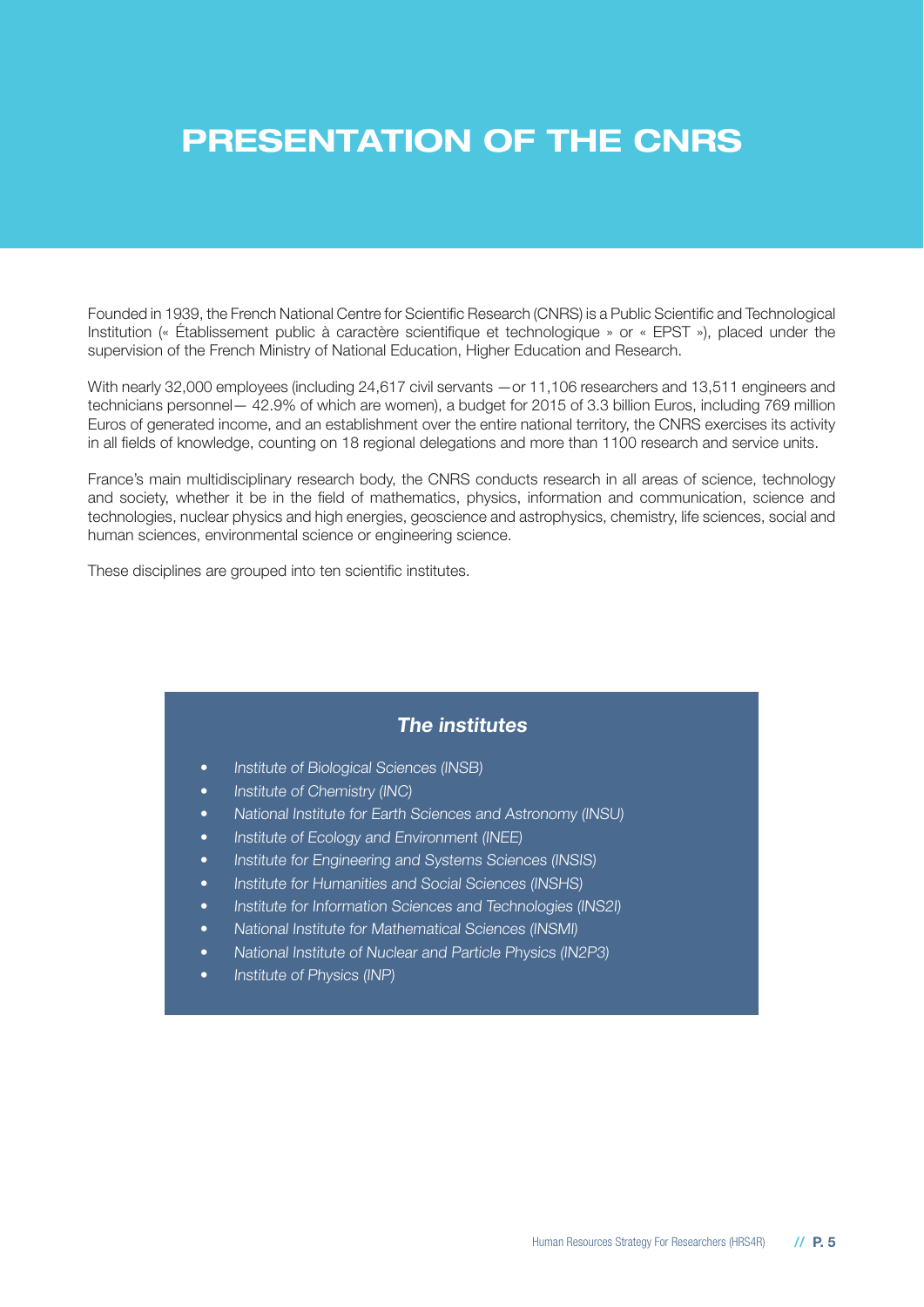The CNRS develops partnerships with a large plurality of national and international research actors in both public and private sectors. It is to be noted that:

- The development of research within the CNRS is carried out in close connection with all of the French higher education and research bodies in particular in the framework of Joint Research Units (« unités mixtes de recherche » or « UMR »), the "building blocks" of research organisation in France.
- The CNRS is present in the academic and scientific groupings, especially federations (« Communautés d'universités et établissements » or « COMUE ») resulting from the restructuring of the national higher education and research system by site.
- The CNRS undertakes actions toward companies to enhance the knowledge derived from laboratories and fosters breakthrough innovation by forging partnerships with the industry (framework agreement, joint laboratories), by ensuring the transfer of technology (patent or software protection, operating license), by fostering the creation of businesses by our researchers and distributing knowledge (expertise and advice, short training sessions, etc.).
- The CNRS implements a dense network of collaborations with research organisations, universities or academies at the international level. To this end, it has concluded cooperation agreements with other research organisations allowing exchanges of researchers and has developed proper tools for the strengthening of European and international collaborations [International Joint Units (« unités mixtes internationales » or « UMI »), International Programs of Scientific Cooperation (« programmes internationaux de coopération scientifique » or « PICS »), Joint Research Projects (« projets de recherche conjoints » or « PRC »), International Associated Laboratories (« laboratoires internationaux associés » or « LIA »), International Research Groups (« groupements de recherche internationaux « or « GDRI »)].

# *SOME KEY FIGURES*

- More than **1,100** research and service units, nearly **96%** of which are in partnership with higher education and research institutions and other – national and international – research actors
- **100** public/private structures including **21** laboratories under joint supervision between the CNRS and a company
- **5,629** families of patents
- **43,000** publications per year on average, **60%** of which are co-signed with at least one foreign laboratory
- **1,116** innovative companies created since 1999
- **4,600** foreign researchers hosted annually in the laboratories, **1,750** foreign permanent researchers, conventions signed with more than **60** countries, **392** international scientific cooperation programmes and joint research projects, **172** international associated laboratories, **101** international research groupings, **35** international joint units (UMI), **26** Joint Units - French Institutes Abroad (« unités mixtes - Instituts français à l'étranger » or « UMIFRE » )
- **8** permanent representations in Brussels, New Delhi, Beijing, Pretoria, Rio de Janeiro, Singapore, Tokyo and Washington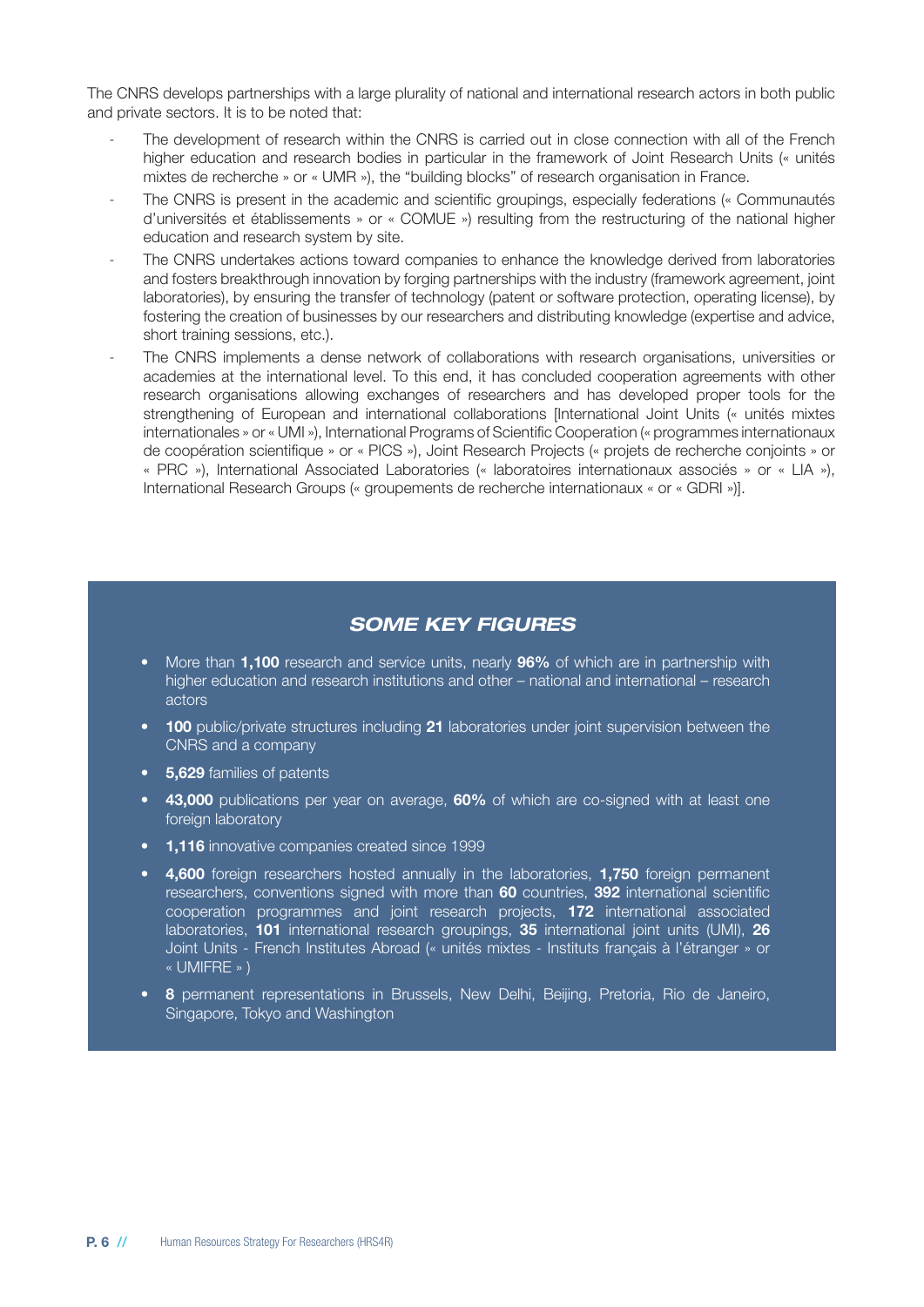The personnel of the CNRS are vested with the following missions, defined by Article L411-1 of the Code of Research:

- Knowledge development,
- Transfer and application of knowledge in business and in all fields contributing to the progress of society;
- Distribution of information and of scientific and technical culture throughout the entire population, and particularly among young people,
- Participation in initial and continuing education,
- Research administration,
- Scientific expertise.

The officers of the CNRS (civil servants and contract agents) are:

- Researchers in charge of research activities: scientific production, development of results, distribution of scientific information, training through research (coaching);
- Engineers and technicians in charge of research support activities: The engineers define the technical characteristics of scientific projects, manage these projects from design to completion and monitor the instrumentation. They are responsible for research support activities: administrative and financial management, communication, network systems, etc.; The technicians assist the researchers and engineers in the implementation and the conduct of experiments at all levels. They also participate in all research support activities: secretariat, administrative and financial management, communication etc.

Rules governing the employment of CNRS civil servants are established by national laws and regulations (especially law n° 83-634 of July 13, 1983, as amended, on the rights and obligations of civil servants, law n° 84-16 of January 11, 1984, as amended, on the statutory provisions related to the State civil service and decree n° 83-1260 of December 30, 1983 fixing the statutory provisions common to the corps of civil servants in the EPSTs).

Rules governing the engagement of contractual agents are set by the Decree n°86-83 of January 17, 1986, as amended, related to the general provisions applicable to contract agents of the State and rules governing the engagement of doctoral students are set by the Decree n° 2009-464 of April 23, 2009, as amended, related to contractual doctoral students of Public institutions of higher education and research.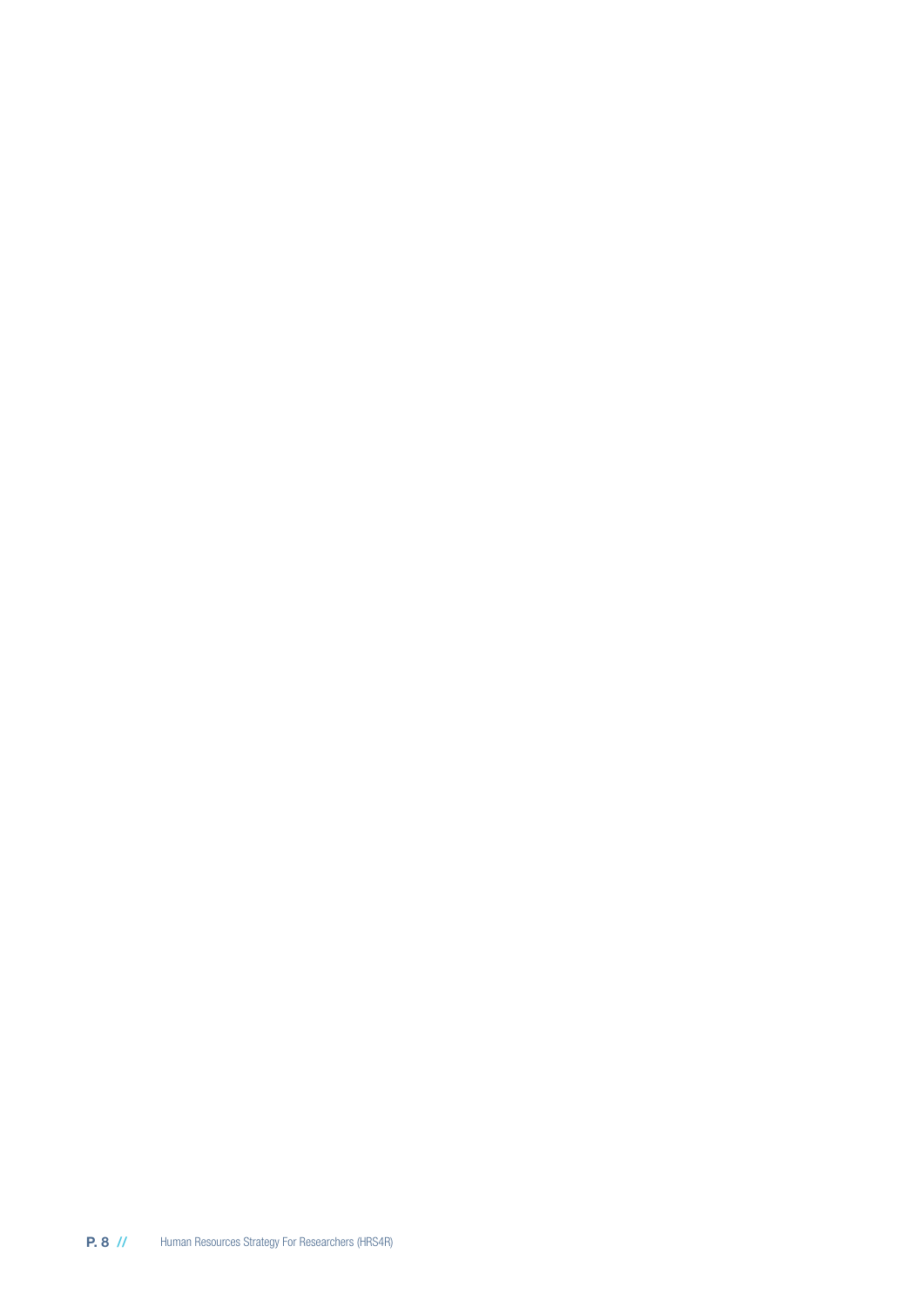# **THE HRS4R APPROACH WITHIN THE INSTITUTION**

# **2.1. Initialisation of the Approach**

The CNRS invests in the development of a Europe of Science by actively participating in the construction and management of large European scientific facilities, by associating itself with the development of European research organisations and by getting involved in structures of reflection and consultation on research policy. Very early on, it integrated the European dimension both in its strategy and its research activities as well as in the recruitment of its researchers.

Through its many partnerships in Europe, the CNRS, a leading European public research organisation, is a major player in the construction of the European Research Area (ERA). The European policy of the CNRS is implemented according to two main axes: the strengthening of cooperation in the framework of European programmes (including the Horizon 2020 programme) and the bilateral and multilateral action aimed at the creation of strong links with other research organisations of the ERA.

The CNRS is among the first European organisations to have formally acceded to the European Charter for Researchers and the Code of Conduct for the Recruitment of Researchers (December 2005).<sup>1</sup>

By this accession, the CNRS has stressed that all of the principles laid down in the Charter and the Code are intended to apply to the researchers it employs. Several initiatives have been developed in this direction (see 3.1. Assessment of Strengths).

Furthermore, the CNRS has participated in an inter-EPST working group (INRA, CNRS, INSERM), aimed at analysing each of the recommendations of the Charter and the Code.

It is thus natural that, since 2015, the CNRS has been engaged in putting into place the Human Resources Strategy for Researchers (HRS4R) process. This desire of the CNRS was officially expressed to its supervising ministry (Ministry of National Education, Higher Education and Research) in November 2015. Therefore, the implementation of the HRS4R became a strategic objective for the CNRS.

# **2.2. Methodological Elements**

The first step has been to analyse the various internal rules and procedures in the light of the principles of the Charter and the Code. This analysis was conducted by the CNRS functional departments (DRH, DIRE, DAJ, DCIF,<sup>2</sup> etc.), the Ethics Committee (COMETS), the Mission for Women's Integration (MPDF), the Secretary General of the National Committee (SGCN) and the Mission for Interdisciplinarity (MI). Its results were consolidated by the human resources department of the institution.

A Steering Committee<sup>3</sup> has been established comprising political, scientific and administrative representation.

<sup>1</sup> The commitment letter of the CNRS is annexed to this document (Annex 2) .

<sup>2</sup> A presentation of the organisational chart of the CNRS is available in Annex 1 and a list of abbreviations in Annex 5.

<sup>3</sup> A brief presentation of the members of the Steering Committee is available in Annex 4.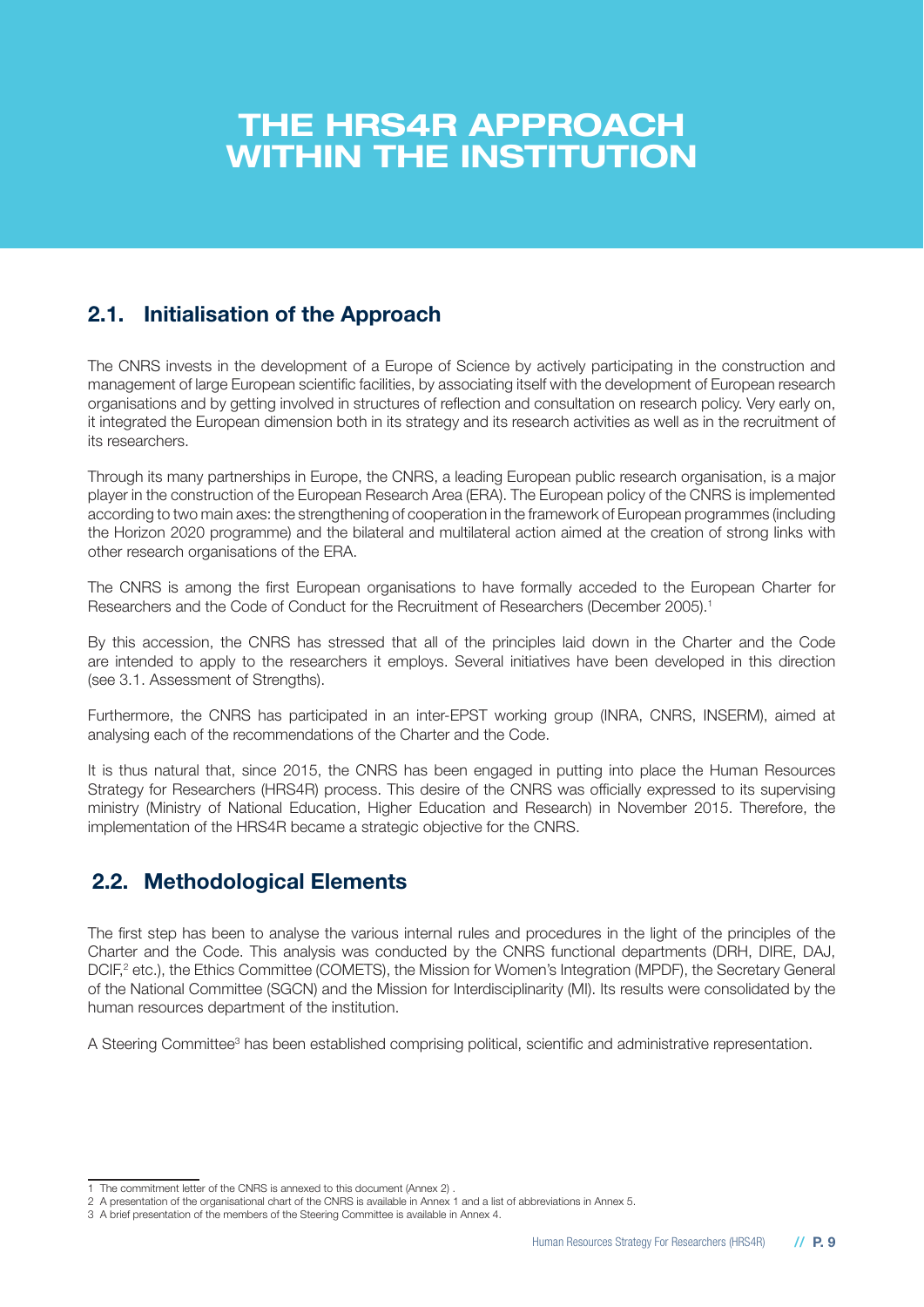This Steering Committee is chaired by Ms Anne Peyroche, Chief Research Officer at the CNRS.

It is composed of the following members appointed by decision of the President of the CNRS:

- Mr Pierre COURAL, Director of Human Resources
- Ms Marie-Pierre COMETS, Director of the Innovation and Business Relations Department
- Ms Myriam FADEL, Director of the Legal Affairs Department
- Mr Pascal DAYEZ-BURGEON, Head of the Community Europe Division, Director of the Brussels office of the European Research and International Cooperation Department
- Ms Joëlle RAGUIDEAU, Director of the Mission for the Monitoring of and Relations with Regional Offices and Institutes
- Ms Michèle LEDUC, Researcher Emeritus, President (2011 to 2016), then member (from September 1, 2016) of the Ethics Committee of the CNRS
- Ms Anne PÉPIN, Researcher, Director of the Mission for Women's Integration in the CNRS
- Mr Philippe BÜTTGEN, University Professor, former President of the Conference of Presidents of the National Committee for Scientific Research (from 2012 to 2016)
- Ms Ursula BASSLER, Researcher, Deputy Director of the IN2P3
- Mr Lionel BUCHAILLOT, Researcher, Director of the joint research unit "Institute of Electronics, Microelectronics and Nanotechnology" (IEMN) attached to the INSIS and the INP
- Ms Virginie BONNAILLIE-NOËL, Researcher, Deputy Scientific Director of INSMI
- Ms Lucile MARION-POLL, post-doctoral researcher at the joint research unit for "Developmental Biology and Genetics" (UMR 3215)
- Mr Jean-Baptiste BRAULT, post-doctoral researcher at the joint research unit for "Subcellular Structure and Cellular Dynamics" (UMR 144).

The Steering Committee has been invested in the following missions:

- Participating in the development of the internal analysis and arbitrating the actions carried out by the CNRS in its action plan
- Monitoring the implementation of the action plan adopted.

This committee held three plenary sessions in 2016.

Meanwhile, bilateral meetings and working groups have been put in place to deepen the analysis around targeted themes, to examine the feasibility of the actions proposed and to estimate the timetable for their implementation [e.g. working group on the development of tools available in order to publish posts on Euraxess Jobs, inter-service HR meetings and bilateral meetings of the Human Resources Department (DRH) and the COMETS/MPDF/DIRE/ DAJ/CNPS/IN2P3].

The work on the HRS4R has been included in the agenda of the meeting of the Direction Committee of 8 June 2016.

The members of the Conference of Presidents of the Sections of the National Committee, representatives of the scientific community, have also been led to debate this subject at two meetings.

In order to associate the largest number of national and regional actors with this approach, the Human Resources Department has undertaken significant communication and information actions [discussion on the HRS4R with the representatives of the trade union organisations (on the occasion of two meetings with the DRH, as well as in the CNRS technical committee meeting), presentation to the Regional Delegates and the decentralised services in Delegation, in particular the human resources and the partnership and valorisation services].

The European Human Resources Strategy 2016-2020 (see 4. Human Resources Strategy for Research 2016- 2020) and in particular the HRS4R action plan have been presented and approved by the direction of the CNRS (Direction Committee meeting of October 12, 2016).

Thereafter, the President of the CNRS has transmitted to the European Commissioner for Research, Science and Innovation, Mr. Carlos Moedas, his written declaration reaffirming the commitment of the CNRS to the implementation of the principles of the Charter and the Code<sup>4</sup>.

4 This declaration is available in Annex 3.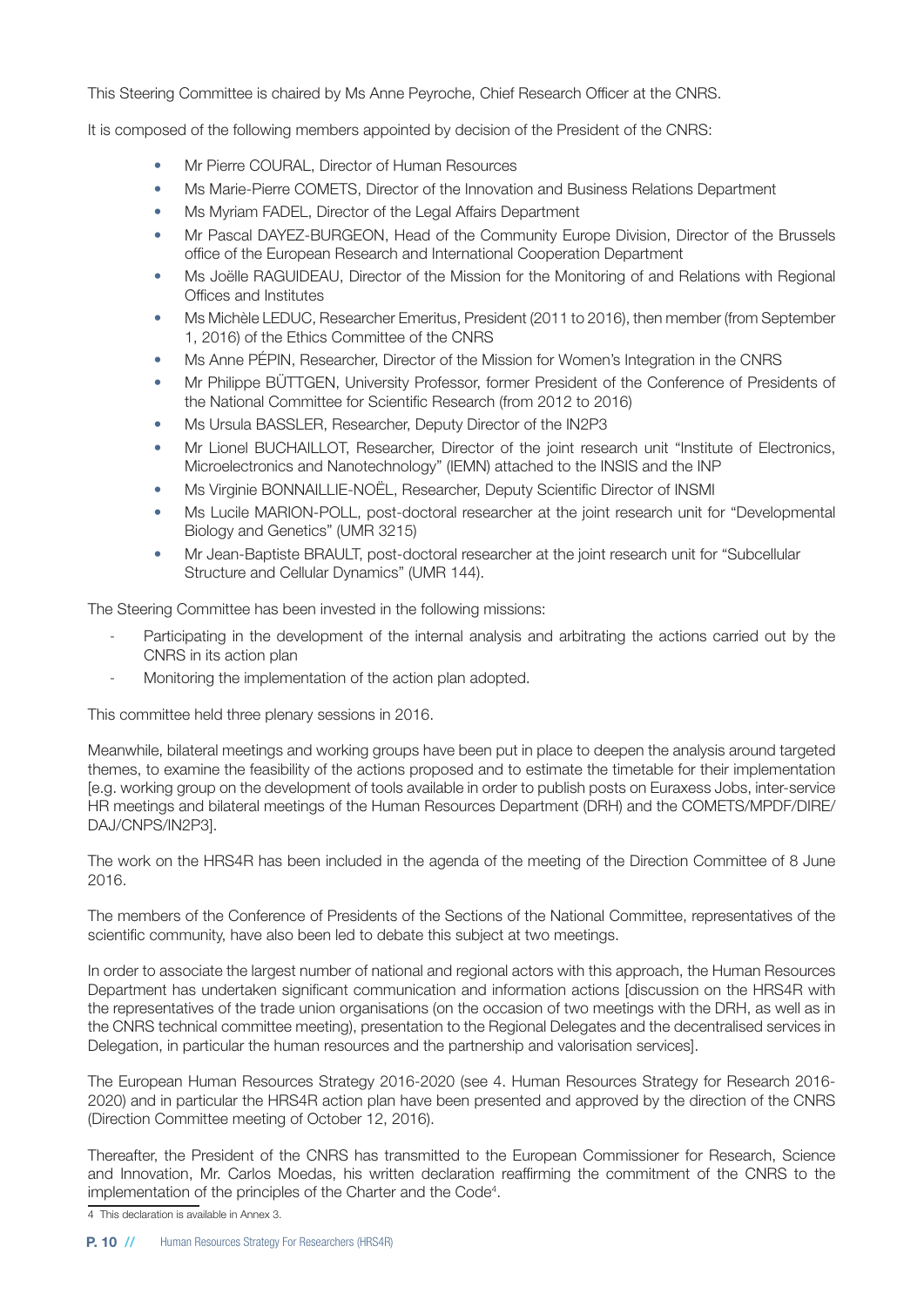# **RESULTS OF THE INTERNAL ANALYSIS**

# **3.1. Assessment of Strengths**

Since the adoption of the Charter & the Code and even before, the CNRS has put in place actions and is equipped with tools that honour the great majority of the recommendations of these texts.

Those actions include, but are not limited to, the following:

# **Recruitment**

The CNRS mainly recruits permanent researchers (civil servants) through competitions. Recruitment by competition, based on the principle of selection by panels composed of peers, constitutes, by definition, a transparent recruitment procedure based on the assessment of the merits and the value of candidates. It shall be mentioned that the legislation applicable to the CNRS allows it to open its competitions to nationals of all countries without any condition of nationality.

Moreover, it should be noted that:

- Competitions for researchers are subject to advertising including in scientific journals with international visibility
- The information concerning the procedure for recruitment by competition and the career of researchers is published on the bilingual website of the institution
- Candidates can submit their application within a period of one month once the positions are published
- Since 2003, applications can be filed entirely online
- The evaluation criteria implemented by the panels (sections of the National Committee for Scientific Research) are displayed on the site of the CNRS.

Consequently, the CNRS reveals itself to be more and more attractive for foreign researchers. For all the Researcher ("chargés de recherche" or CR) and Senior Researcher ("directeurs de recherche" or DR) competitions of 2016, the rate of candidates of foreign nationality was 37.2% and the rate of the successful candidates of foreign nationality was 31.6%.

Like the recruitment of civil servants, the recruitment of the contract researchers is not subject to any condition of nationality. The proportion of foreign nationality personnel among the contract agents (researchers) is important: more than 1 out of 2 for researchers (56%) and 1 out of 3 for doctoral students (31%).

The CNRS implemented in 2013 an «Employment Portal» site which allows distribution of the job offers of contract agents. The job advertisements give a broad description of the knowledge and skills required and include a description of the working conditions.

The recruitment procedure is framed by the Fixed Term Contract Charter (**« charte des CDD »**) which : lists the mandatory information of the announcement, recalls the need for wide distribution in order to ensure transparency and facilitate applications, sets out the principles governing the selection of candidates and specifies the terms of engagement. This document is published on the website of the CNRS.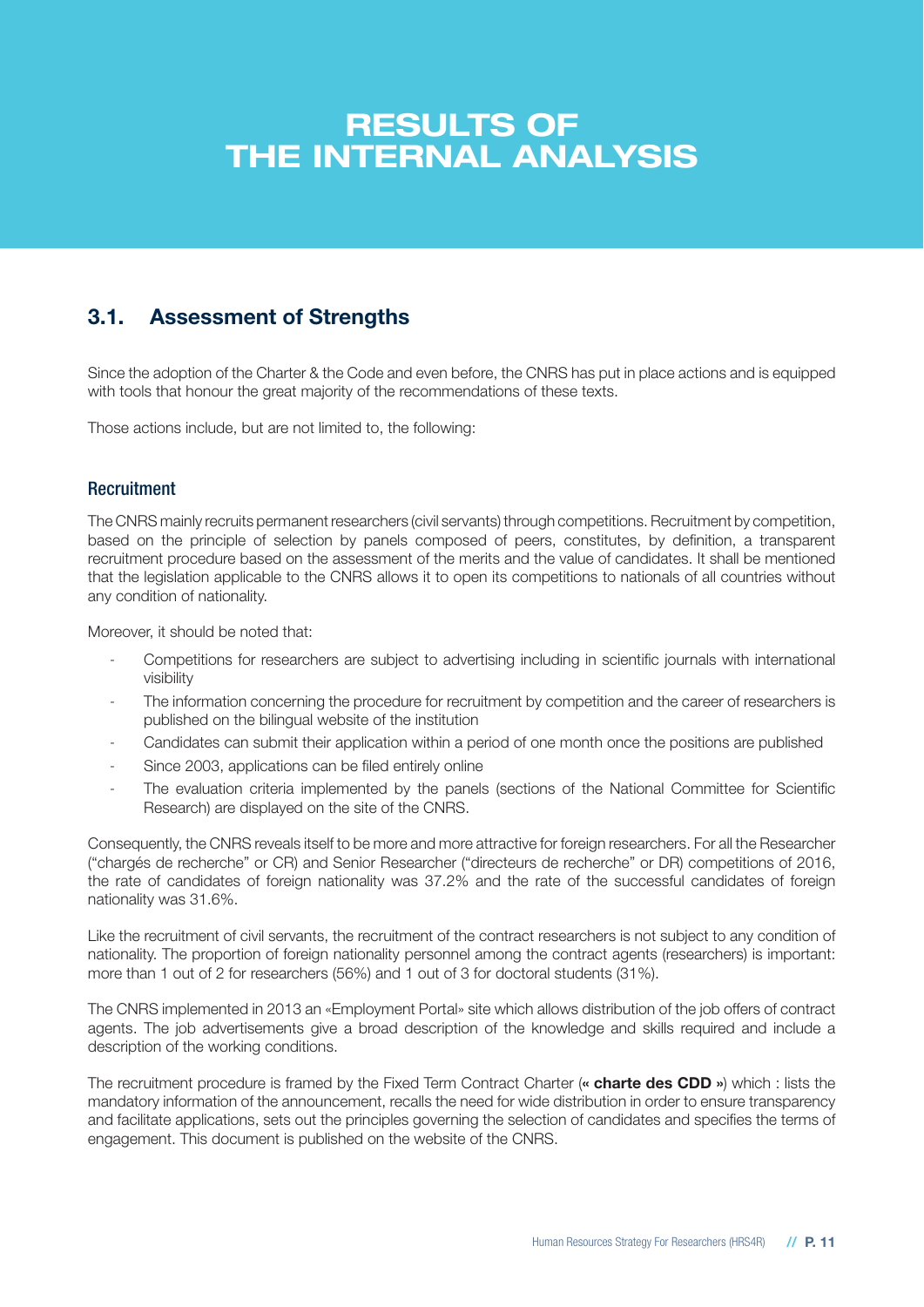# Professional support

The CNRS has put in place actions to promote the careers of researchers as well as their personal development, in particular:

#### *Actions of Individual support*

- Several welcome seminars for new entrants are organised at national and regional levels, and by each institute
- $\checkmark$  Administrative assistance is provided to foreign nationals by the human resources services
- Support of successful competition candidates: the researchers ("chargés de recherche" or CR) benefit from several interviews during the probationary period (1 year)
- Support of contract agents throughout their contract with routine interviews for holders of fixed term contracts of a duration exceeding one year and with an interview at the end of the contract (Fixed Term Contract Charter of the CNRS)
- Support of researchers (in case it is needed) following the evaluation of their professional activities by the National Committee
- Within several institutes, the researchers (CR) receive an interview with a scientific deputy director of the institute within 4 years of recruitment.

In addition, the DRH of the CNRS has implemented a procedure of HR support in the event of major reorganisation of the research units.

#### *Training actions in support of professional development*

The priority of the CNRS training policy is to anticipate business evolution and to contribute to the development of collective and individual skills in the different fields of science and technology.

The training at the CNRS aims to ensure the acquisition, maintenance and development of the collective and individual skills of its employees and to support them throughout their career. It offers everyone a career path that reconciles the scientific priorities of the organisation and their own aspirations of development.

For more than twenty years, the CNRS has developed a multi-annual training policy plan. The 6th plan (accessible on the website of the institution), for 2015-2018, is based around three objectives: supporting scientific and technological excellence of laboratories, supporting the professional development of officers and optimising its engineering.

The CNRS researchers have different possibilities to follow training including specialist schools ("écoles thématiques" or ET) and National Training Actions (« actions nationales de formation » or « ANF »). It is thus possible to provide assistance for thematic and/or technical reconversions, to foster collaborations and exchanges of skills, to strengthen the mastery of practices and finally to cause synergies between professionals working in related fields.

In particular, specialist schools (a hundred per year) are a preferred mode of training to develop interdisciplinarity. They offer the opportunity for specialists from different disciplines to work together and overcome divisions. They contribute to increase curiosity and mutual interest, renew points of view and create the seeds of a new community sharing the same interests. This is the most popular mode of training among researchers.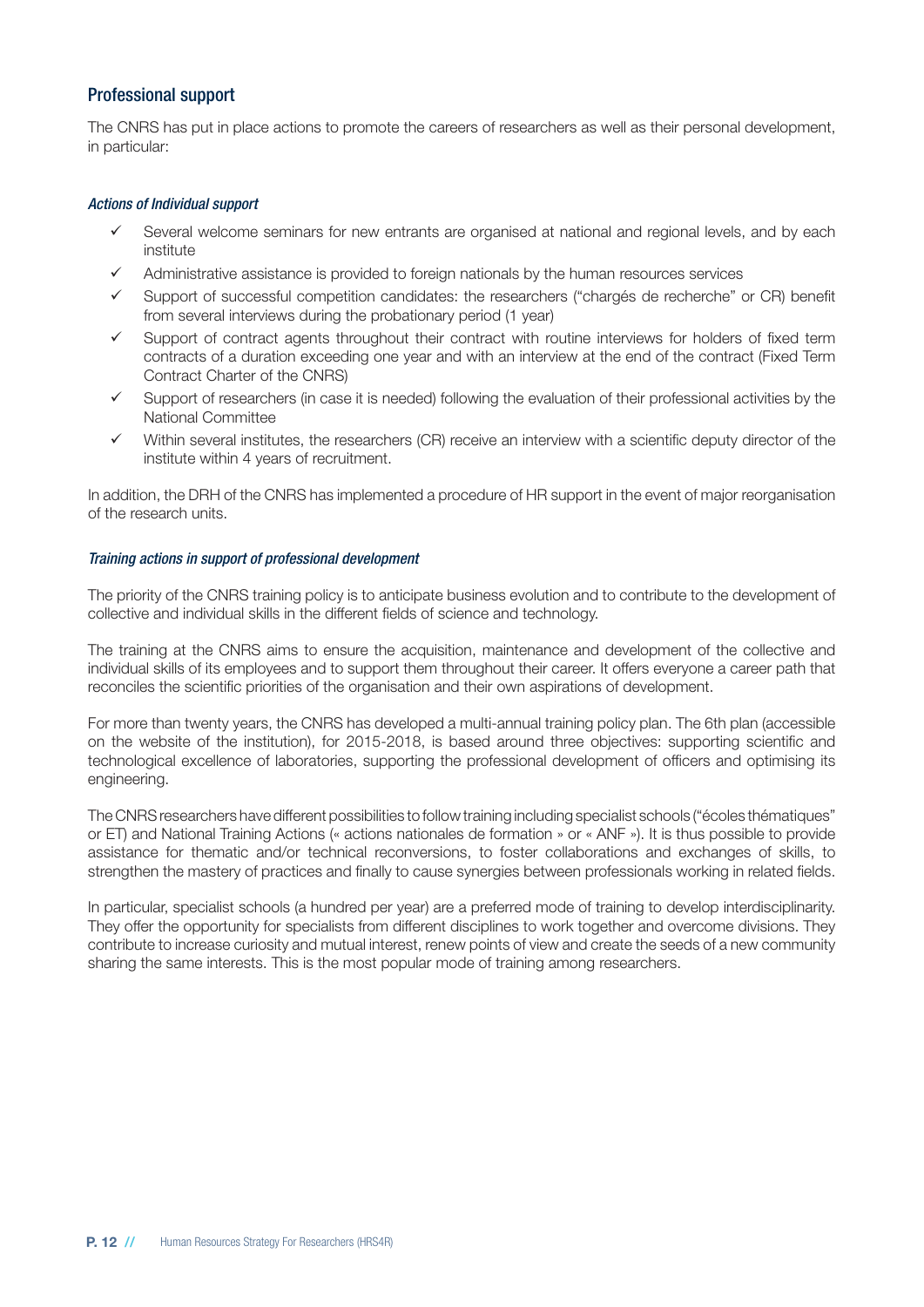# Professional equality and parity

As early as 2001, the CNRS has been the first EPST to engage in an innovative approach to improve professional equality and gender balance by creating a Mission for Women's Integration (MPDF) directly attached to its governance.

The Mission acts as an observatory responsible for promoting, advising and assessing the consideration of professional equality and gender issues in the overall policy of the institution.

Its work is organised around 4 major themes:

- $\checkmark$  Working for professional gender equality
- $\checkmark$  Promoting the transversality of research on this subject
- $\checkmark$  Promoting scientific careers with young women and female role models
- $\checkmark$  Developing French, European and International partnerships.

The action plan for professional equality between women and men proposed by the MPDF in 2013 was adopted by the CNRS in March 2014. This plan is based on the diagnosis made within the CNRS for several years (quantitative and qualitative analyses) and more particularly on the work carried out since 2011 in the framework of the European project INTEGER (7th Framework Programme, 2011-2015) coordinated by the CNRS. This plan can be broken down into forty or so actions around 4 axes: involving leaders, acting on the organisational structure, acting on career progressions and promoting work-life balance. The overall approach to which the CNRS has committed with this equality plan, which has already brought its first fruits, was notably rewarded in 2015 with the APEC Trophy for Gender Equality.

As a key action, shall be mentioned the training on equality and social gender stereotypes, based on data from the most recent research, put in place since 2011 for leaders: governance, institute departments, functional departments, regional departments (with the creation of a network of equality correspondents), unit directors, and also the National Committee for Scientific Research [with the creation of a dedicated working group, the STRIDE Committee ("Strategies and Tactics for Recruiting to Increase Diversity and Excellence") which examines the possible sources of gender inequality in the scientific evaluation process and formulates recommendations aimed at improving the procedures for recruitment, promotion and awarding distinctions to research personnel at the CNRS].

The CNRS has been a pioneer in the development of actions promoting the integration of the gender dimension in research projects beyond social and human sciences alone, in particular through the Gender Challenge Programme (« Défi Genre ») of the Mission for Interdisciplinarity, which has supported interdisciplinary teams since 2012.

The CNRS, through its MPDF, has also become an actor and major facilitator at European level on this theme, which constitutes the Priority 4 of the ERA. It has coordinated the ERA-NET GENDER-NET (funded by the European Commission under the 7th Framework Programme for the period 2013-2016), the first network of collaboration between actors at national level (ministries, funding agencies, bodies) on issues of gender equality in the higher education and research establishments and integration of the analysis of sex and gender in the content and programmes of research. To amplify the impact of this project, the CNRS has submitted to the European Commission a proposal for a project ERA-NET Cofund GENDER-NET Plus.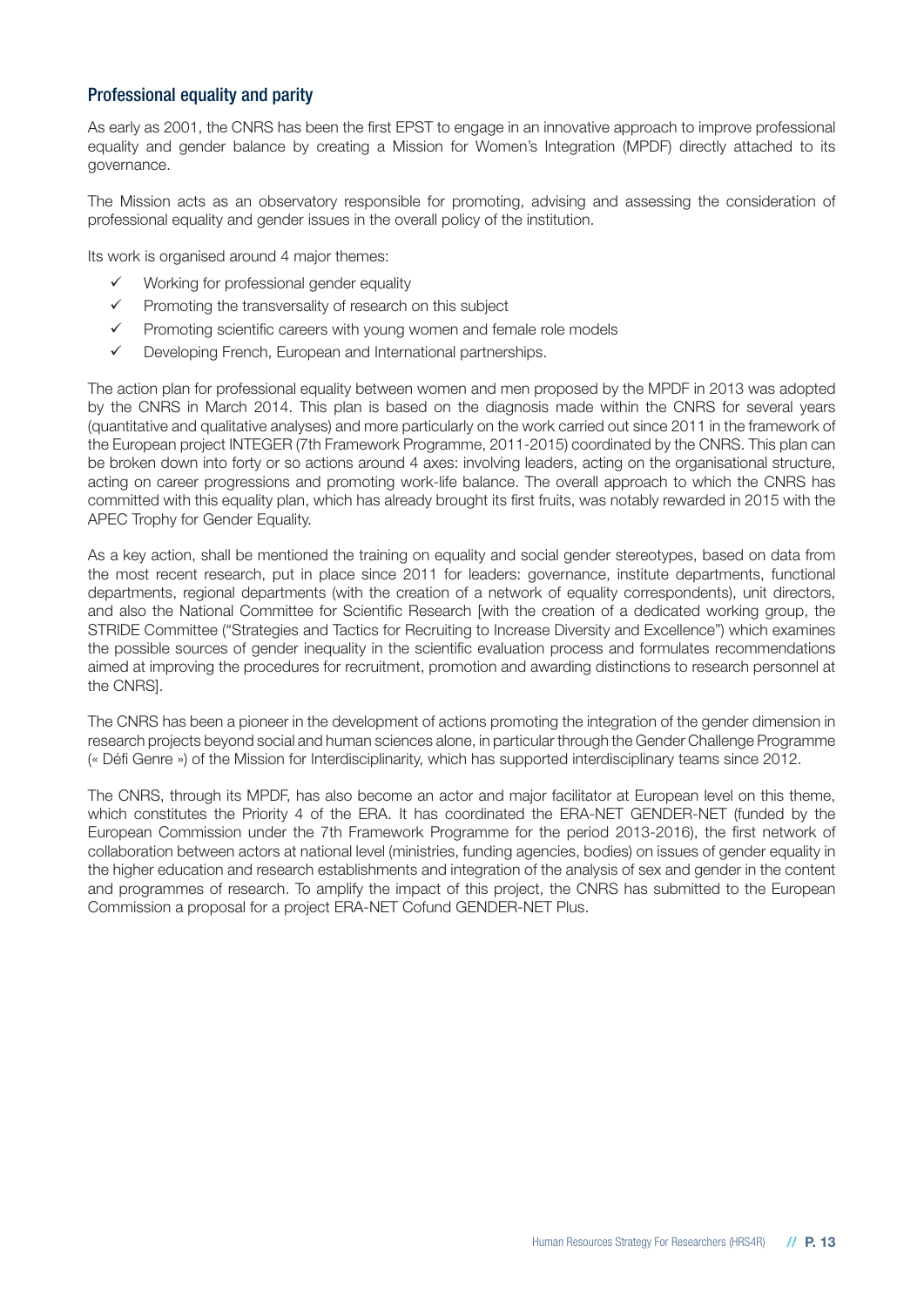# Disability Policy

The integration of persons with disabilities and the conditions of employment of officers whose disability occurs over the course of their working life are a major concern of the CNRS and constitute the bedrock of the policy which has been in place since 2007 through three successive action plans, the last of which covers the period 2016-2019.

The management of the disability policy and the coordination of its implementation have been entrusted since 2007 to the national disability integration mission, a component of the Human Resources Department.

The two previous disability plans (2007-2010, 2011-2015) were designed to increase recruitment and personalised support for disabled personnel. This period of appropriation has allowed significant advances and the adoption of key actions:

|               | Recruitment of disabled staff by contract intended to lead to a permanent appointment                                                                                                                                                                                                        |
|---------------|----------------------------------------------------------------------------------------------------------------------------------------------------------------------------------------------------------------------------------------------------------------------------------------------|
| <b>Action</b> | Creation of a pool of young scientists by the annual award of doctoral and postdoctoral                                                                                                                                                                                                      |
| plan          | contracts to students with disabilities                                                                                                                                                                                                                                                      |
| 2007          | Professionalisation of the HR sector and the medico-social sector on issues of<br>disability in the workplace                                                                                                                                                                                |
|               | Training of intermediate supervisors in the matter of personalised support                                                                                                                                                                                                                   |
| 2010          | Conducting a survey (anonymous) on disability perception within the CNRS officers<br>and a social diagnosis                                                                                                                                                                                  |
| <b>Action</b> | Construction of a national database gathering statistical elements related to disabled<br>$\overline{\phantom{a}}$<br>workers (that benefit from the obligation to employ disabled workers provided for in<br>the French Labor Code) for the calculation of the statutory rate of employment |
| plan          | Drafting a circular on HR practices adapted to the issues of disability (March 2013)                                                                                                                                                                                                         |
| 2011          | Launch of a training for experts that are members of the selection committees, as well<br>as for the appointed and elected members of the joint administrative commissions<br>(« commissions administratives paritaires » or « CAP »)                                                        |
| 2015          | Establishment of a public service contract for specific funding for accessibility works<br>on premises-buildings                                                                                                                                                                             |

This policy has given tangible and measurable results. Since 2007, 528 jobs have been filled, including 52 researchers, 363 engineers and technicians in the contractual framework reserved for beneficiaries of the employment obligation and 82 contracts for young researchers (doctoral and postdoctoral).

In addition, in the framework of the national communication campaign on invisible disability launched in 2015, the Human Resources Department has just opened a website dedicated to disability (handicap.cnrs.fr).

The new 2016-2019 plan capitalises on the actions undertaken and opens new fields, in connection with the other policies of the institution. It is about definitively consolidating what has been started, verifying that the practices of integration and support are established throughout and measuring the impacts of the CNRS real estate, IT and purchasing policies on the working life of disabled personnel.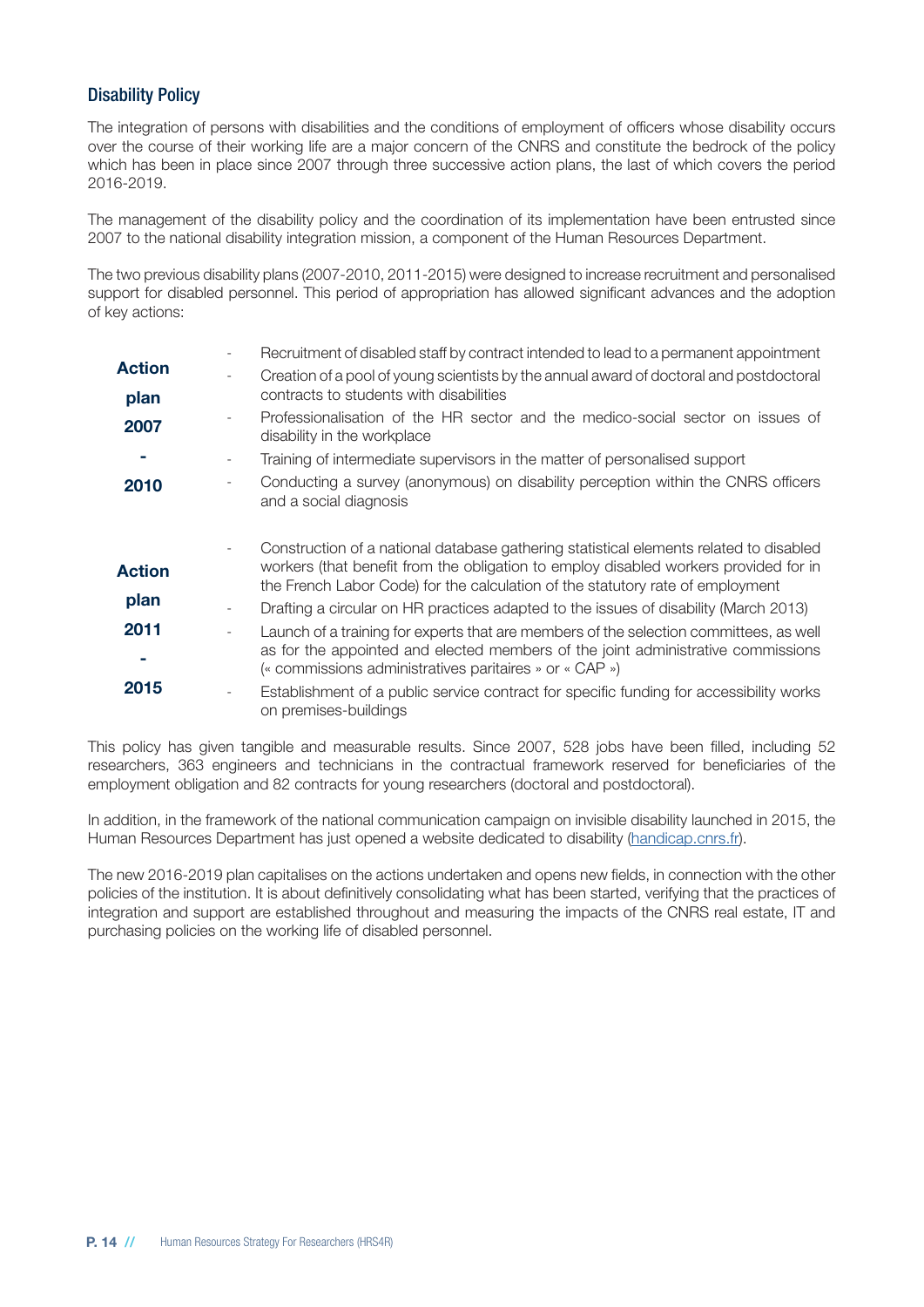# Prevention, Health and Safety

The CNRS has adopted a mode of operation and specific structures designed to ensure the workplace health and safety of its workers. A few key actions can thus be presented:

#### *Adoption of Instructions relating to Health and Safety at Work (December 2012)*

This text specifies the procedures for application of regulations within the institution and the role of the different actors in terms of prevention. It also defines the organisation of the mechanism for the prevention and the articulation between the National Prevention and Safety Coordination (« coordination nationale de prévention et de sécurité »), the National Preventive Medicine Coordination (« coordination nationale de médecine de prévention »), the 44 agents of the safety and prevention services including the 18 regional safety and prevention engineers, the 86 doctors and 50 nurses, the 18 Regional Hygiene, Safety and Working Conditions Committees (CRHSCT), the 6 national project managers (biological/chemical/nanomaterial-related/artificial optical radiation-related, radiation protection, risk assessment) and the 1,846 prevention assistants, present in the laboratories.

#### *Single Document on the Evaluation of Risks (« Document unique d'évaluation des risques » or « DUER »)*

In accordance with the regulatory obligation for the assessment of risks and its transcription in a single document including a programme of action, the CNRS has made the DUER a central priority.

The rate of the presence of the DUER in all of its units has gone from 51% in 2011 to more than 73% in December 2015.

## *Prevention Tools*

The CNRS has made available to its units and its agents, the following tools (software, educational software):

- $\checkmark$  EvRp: tool to aid in the assessment of occupational risks, allowing the DUER to be generated
- $\checkmark$  FEVAR: tool to aid in the assessment of chemical risks
- AIE "Accidents Events Incidents": Database of accidents and tool for the sharing feedback
- $\checkmark$  LISA "light safer": tool for calculation of safety variables relating to the exposure to artificial optical radiation (Laser)
- $\checkmark$  NEO: safety educational software for the new entrants designed in collaboration with INSERM

#### *Training and Information for Risk Prevention*

A particular effort in the field of training in risks has been conducted for several years: "recurrent" training (prevention assistants, members of the Central Hygiene, Safety and Working Conditions Committee (« Comité d'hygiène, de sécurité et des conditions de travail » or « CHSCT »), etc.) and "specific" training (animal, high mountain, etc.) with more than 667 sessions in 2015, corresponding to the training of 6,919 people.

The CNRS is equipped with dedicated websites and Intranet sites on "Prevention and Safety" on which are available at the same time, regulatory and technical information and links on the various tools of the institution (more than 230,000 visits/year).

#### *Prevention of Psycho-social Risks*

As regards, in particular, the prevention of these risks, an action plan was adopted by the CNRS, in 2011. This comprehensive plan, supported by the Human Recourses Department, is the fruit of a work conducted with a large number of players internal and external to the CNRS, in consultation with the social partners. In this framework, the CNRS has published a circular on the treatment of situations of psychological harassment at work (2011) and a circular on the treatment of situations of sexual harassment (2013). The practical information sheets on working life conditions and the prevention of psychosocial risks are available on the website of the CNRS. In addition, the Human Resources Department is piloting training actions for supervisors for the prevention of psycho-social risks.

Since 2014, the Mission for Women's Integration in the CNRS has been developing specific training in the prevention and treatment of sexual harassment in the workplace, rolled out across all regional delegations.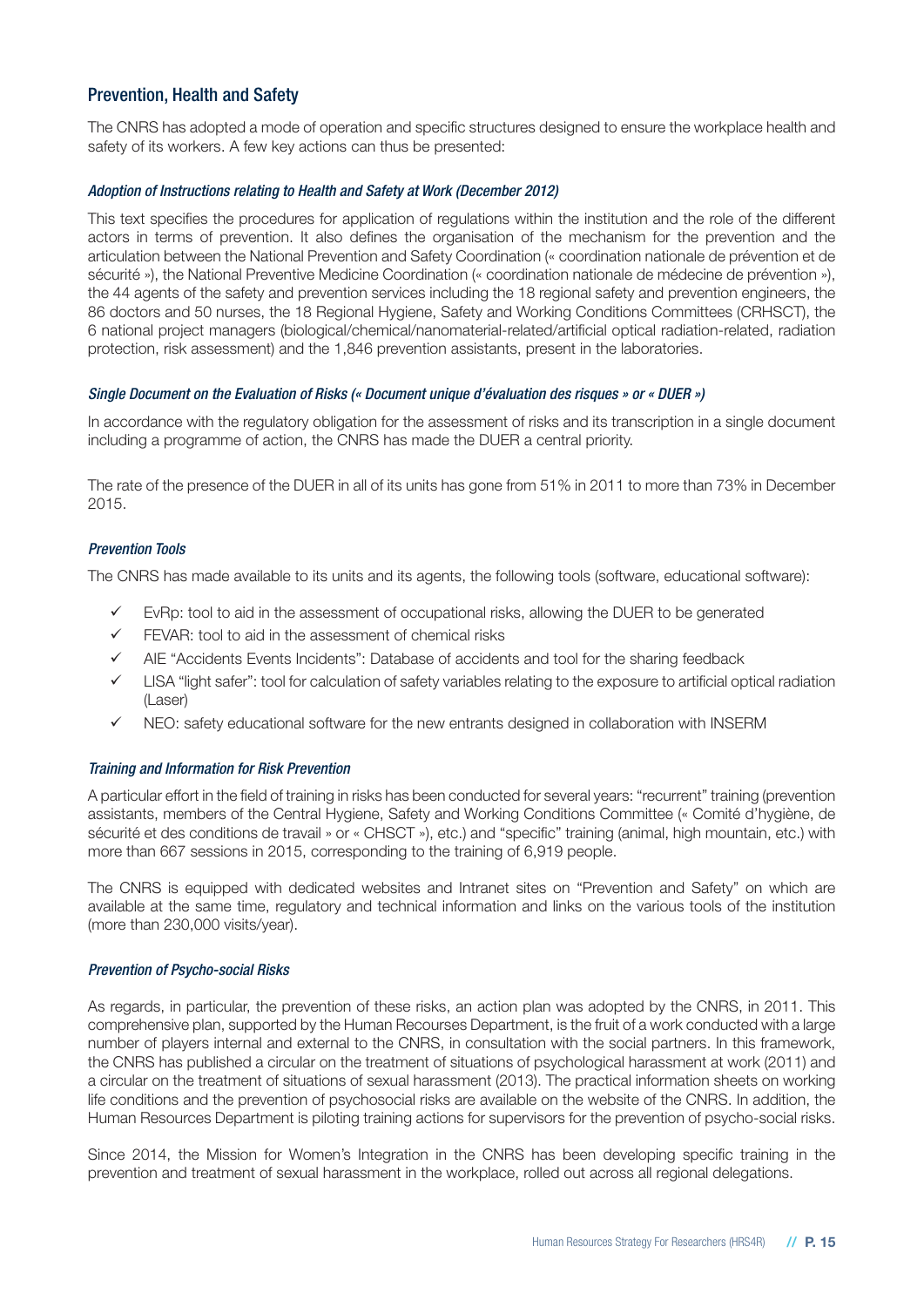# Social Policy

The social policy of the CNRS aims to improve the living conditions of its personnel and their family by ensuring a good balance of professional and personal life.

In 2016, the CNRS set up a new device for reserving places in crèches to allow all regional delegations to benefit from them and to offer officers the places that best meet their needs through a national public contract.

In matters of housing:

- $\checkmark$  Possibility of benefiting from housing reserved depending on the availability of rental housing and of the resources of the officer
- Support for housing: loan granted to officers for the performing of works in their primary residence
- Settlement support: loan to cover the settlement costs of newly recruited staff regardless of their place of assignment, their age, their nationality, and their status
- Geographic mobility support: possibility of benefiting from a personal/real estate loan to support geographic mobility.

In addition, the CNRS published, in May 2016, a guide on time organisation to ensure better balance between professional and personal life.

# Ethics of Research, Integrity and Professional Responsibility

Since its creation in 1994, the Ethics Committee of the CNRS has had in particular the tasks of leading and developing the reflection on ethical aspects and raising the awareness of research personnel on the importance of ethics.

In 2014, it established a guide to promote integrated and responsible research, delivered to any new entrant during recruitment and sent to all unit directors for collective discussion in the laboratories. Its members conduct regular seminars and debates on the issues of ethics and professional conduct within the CNRS and in the laboratories. They have initiated a joint reflection on the issues of integrity with universities and other research institutions in France and participate in the work of Science-Europe on this highly topical issue.

Among the actions to raise awareness of responsible research practices are also included:

- The reception days for new entrants organised at the national, regional and scientific institute level: these allow newly recruited researchers to be aware of their environment, the support available to them in conducting their research project and the rules that apply to them in collaborations with third parties
- The actions intended for unit directors: their legal responsibility is discussed during the reception days for new unit directors and a guide to the management of the contractual activity of the unit is also made available to them.

Naturally, the CNRS denounces proven scientific misconduct and takes the necessary measures.

In addition, the CNRS has designed a tool to support researchers, units and regional administrations in the different phases of the research projects. This is the Webcontrat tool, the use of which is intended to ensure that:

- The research is conducted following a process of preparation, negotiation and signing that involves every appropriate level of the institution
- The financial management of contracts is transparent through better coordination of all actors.

By the end of the year, Webcontrat will be deployed across all of the regional delegations of the CNRS.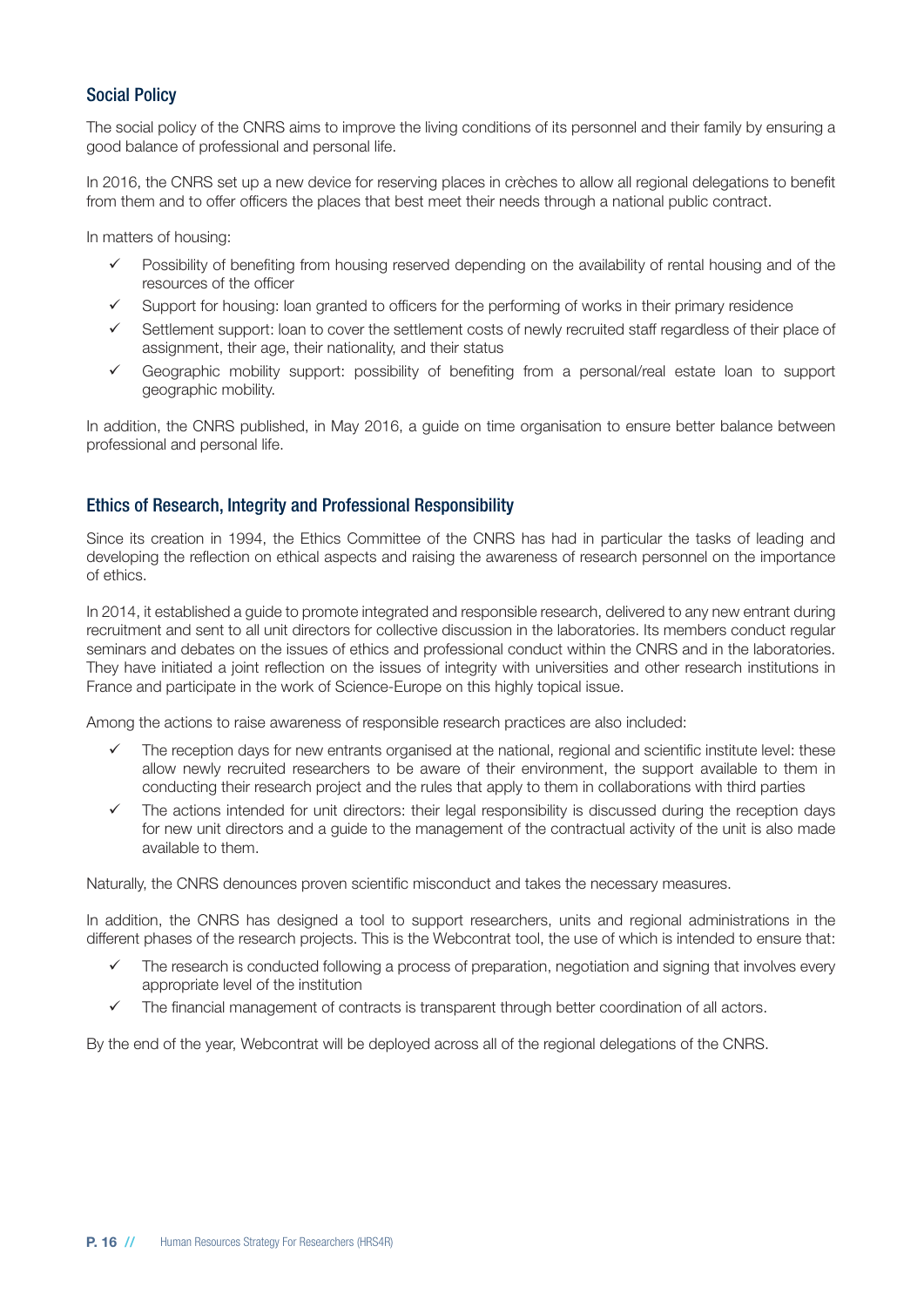# Participation in decision-making bodies, dispute resolution

## *The CNRS employees participate in the decision-making*

The researchers have elected representatives in the Board of Trustees, the Technical Committee, the Scientific Board, the Scientific Boards of the Institutes, the Central Hygiene, Safety and Working Conditions Committee (« Comité central d'hygiène, de sécurité et des conditions de travail » or « CCHSCT »), the Regional Hygiene, Safety and Working Conditions Committee (« Comités régionaux d'hygiène, de sécurité et des conditions de travail » or « CRHSCT »), the National Committee for Social Action (« Commission nationale d'action sociale » or « CNAS »), the National Commission for Life-long Learning (« Commission nationale de formation permanente » or « CNFP »), the National Mobility Commission (« Commission nationale de mobilité » or « CNM »), the National Commission for Monitoring the Three-Year Plan of Job Development and Integration of Disabled Persons (« Commission nationale de suivi des travaux du plan triennal de développement de l'emploi et de l'insertion des personnes handicapées » or « CNSPH »), the Steering and Monitoring Commission of the Observatory of Scientific professions and employement (« Comité d'orientation et de suivi de l'observatoire des métiers et de l'emploi scientifique » or « COS »), in the interdisciplinary sections and commissions of the national committee, in the joint administrative commissions and the joint consultative commissions.

## *The CNRS has had an ombudsperson since 1995.*

The ombudsperson of the CNRS intervenes to help resolve disputes and difficulties arising in the internal life of the institution and involving the operation of institutes, central services, regional delegations and operational structures of research and service.

This mission may lead to the drafting of proposals for the improvement of the operation of services. Each year the ombudsperson addresses to the President an activity report presented to the Technical Committee and published in the Official Bulletin of the CNRS.

# **3.2. Prospects for Improvement**

The work of analysing the rules and internal practices vis-a-vis the forty principles of the Charter and the Code has helped reveal possible margins for improvement on various topics.

It has helped to develop the general objective and the priority axes of the Human Resources Strategy for Research of the CNRS in the medium term. These elements, as well as the actions to be implemented in the years 2016- 2019 are presented in detail in the following chapter.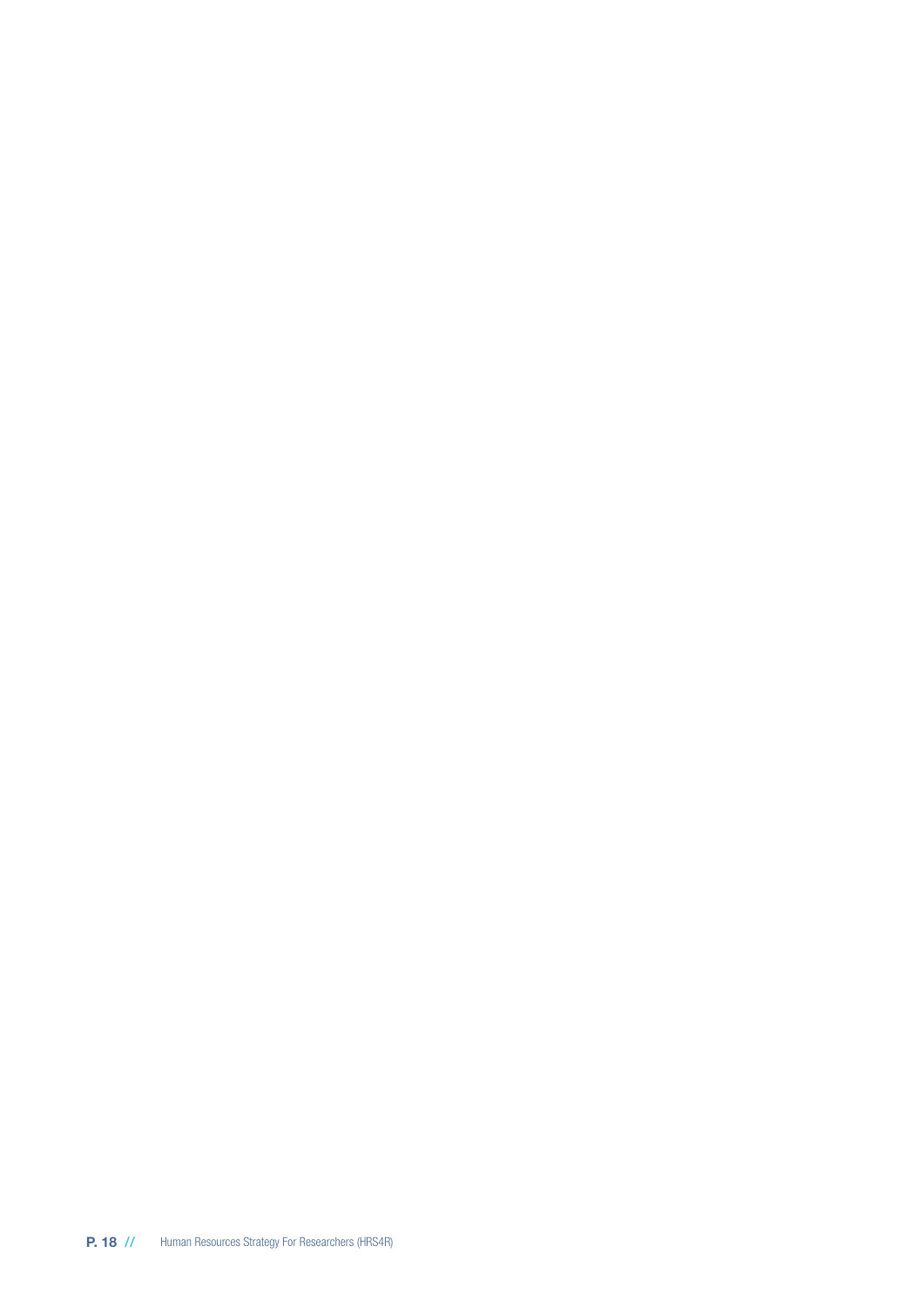# **HUMAN RESOURCES STRATEGY FOR RESEARCH 2016-2020**

# **4.1. General Description**

The Human Resources Strategy for Research was designed as a procedure to build on what already existed in order to systematise good practices and communicate them to the greatest number while remaining in an approach of continuous improvement. This strategy is an integral part of the general policy of the CNRS and does not constitute, in any case, an isolated objective. It is focused around the following priority areas:

| <b>Priority Areas of HRS4R</b>                        |
|-------------------------------------------------------|
| I. Ethics of Research and Professional Responsibility |
| II. Recruitment                                       |
| III. Working Conditions                               |
| IV. Non-discrimination                                |
| V. Training and Professional Development              |
|                                                       |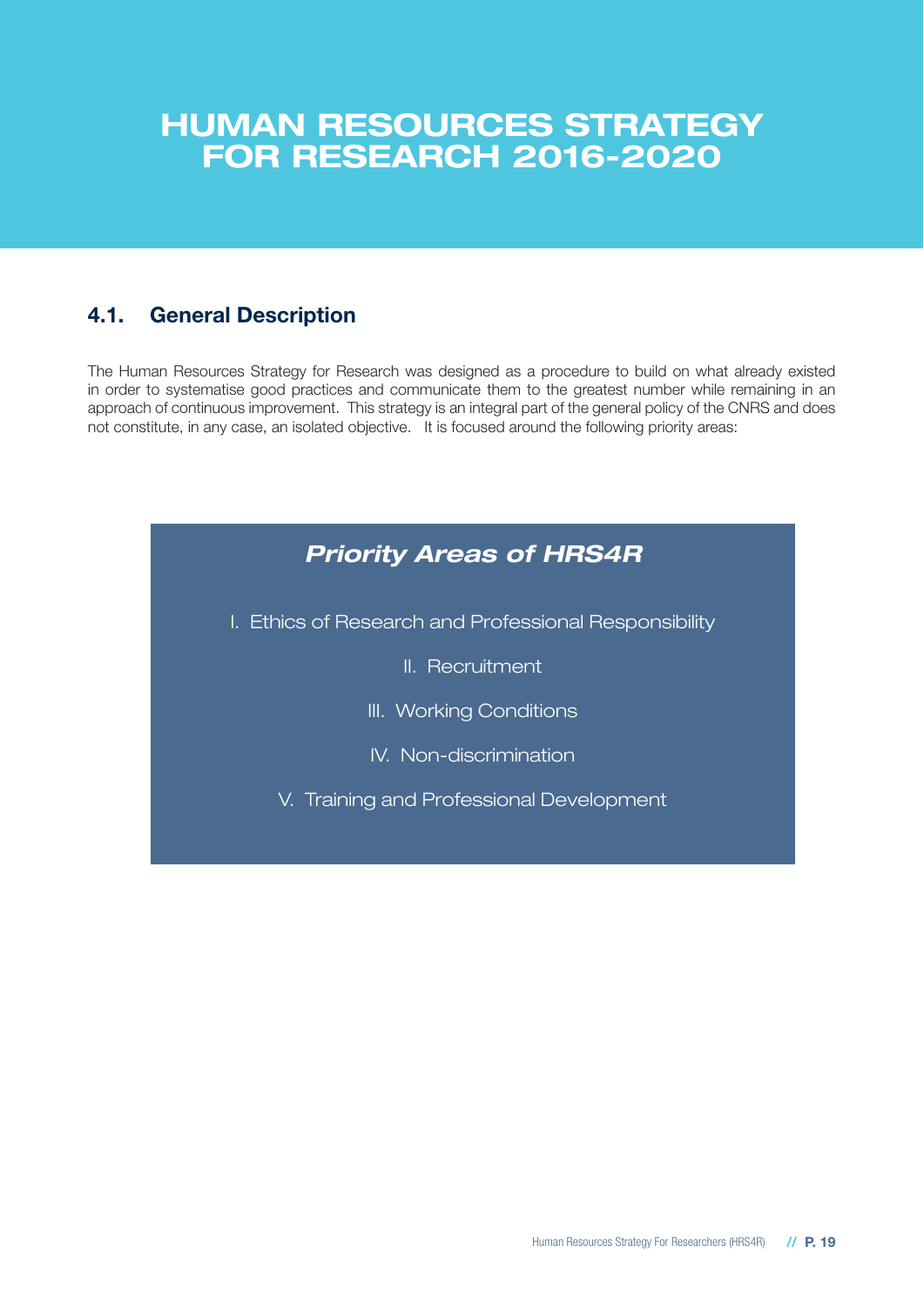For each of these areas, objectives in connection with the principles of the Charter and of the Code have been set. They can be summarised as follows:

| <b>PRIORITY</b><br><b>AREA</b>                                                          | <b>PRINCIPLE</b><br>(European Charter for Researchers, Code of Conduct<br>for the Recruitment of Researchers)                                                    | <b>OBJECTIVE</b>                                                                                                                 |
|-----------------------------------------------------------------------------------------|------------------------------------------------------------------------------------------------------------------------------------------------------------------|----------------------------------------------------------------------------------------------------------------------------------|
|                                                                                         | 1/ Research freedom (Charter)<br>2/ Ethical principles (Charter)<br>3/ Professional responsibility (Charter)                                                     | Promote the respect of ethical and deontological<br>principles                                                                   |
| <b>ETHICS OF</b><br><b>RESEARCH AND</b><br><b>PROFESSIONAL</b><br><b>RESPONSIBILITY</b> | 4/ Professional attitude (Charter)<br>5/ Contractual and legal obligations (Charter)<br>6/ Accountability (Charter)                                              | Ensure compliance with regulatory requirements and<br>efficient use of public funding                                            |
|                                                                                         | 8/ Dissemination, exploitation of results (Charter)<br>9/ Public engagement (Charter)                                                                            | Facilitate the exploitation and the dissemination of the<br>research results                                                     |
|                                                                                         | 10/ Relation with supervisors (Charter)<br>11, 26/ Supervision (Charter)                                                                                         | Improve the mentoring of young researchers                                                                                       |
|                                                                                         | 31/ Recruitment (Charter)<br>34/ Transparency (Code)                                                                                                             | Make the recruitment policy more transparent<br>(internally and externally)                                                      |
| <b>RECRUITMENT</b>                                                                      | 32/ Recruitment (Code)<br>34/ Transparency (Code)                                                                                                                | Increase attractiveness (enhanced communication on<br>job offers)                                                                |
|                                                                                         | 33/ Selection (Code)<br>35/ Judgment of merit (Code)                                                                                                             | Improve the selection procedure                                                                                                  |
|                                                                                         | 16/ Working conditions (Charter)                                                                                                                                 | Improve the quality of life at work and strengthen the<br>system of social action                                                |
| <b>WORKING</b><br><b>CONDITIONS</b>                                                     | 7/ Good practice in research (Charter)<br>15/ Research environment (Charter)                                                                                     | Continue and intensify measures in the field of hygiene,<br>security and safety                                                  |
|                                                                                         | 15/ Research environment (Charter)                                                                                                                               | Prevent psychosocial risks                                                                                                       |
|                                                                                         | 16/ Working conditions (Charter)                                                                                                                                 | Facilitate the flexibility of work/access to information                                                                         |
|                                                                                         | 14/ Non-discrimination (Charter)                                                                                                                                 | Improve the professional situation of personnel with<br>disabilities                                                             |
| NON-<br><b>DISCRIMINATION</b>                                                           | 19/ Gender balance (Charter)<br>14/ Non-discrimination (Charter)                                                                                                 | Promote professional gender equality                                                                                             |
|                                                                                         | 14/ Non-discrimination (Charter)                                                                                                                                 | Improve the induction of foreign researchers                                                                                     |
| <b>TRAINING AND</b><br><b>PROFESSIONAL</b>                                              | 12/ Continuing Professional Development (Charter)<br>20/ Career development (Charter)<br>22/ Access to research training and continuous<br>development (Charter) | Implement the actions foreseen by the training<br>orientation plan 2015-2018<br>Promote the professional development of officers |
| <b>DEVELOPMENT</b>                                                                      | 12/ Continuing Professional Development (Charter)                                                                                                                | Support the professional development of researchers                                                                              |
|                                                                                         | 21/ Value of mobility (Charter)<br>37/ Recognition of mobility experience (Code)                                                                                 | Recognize the value mobility in the career of<br>researchers                                                                     |

The transition from the design of the Human Resources Strategy for Researchers to its implementation is ensured by the establishment of a multi-year action plan, elaborated on below.

The HRS4R steering committee is the guarantor of the implementation of the actions listed therein. It will meet at least twice per year for this purpose and will be the driver of an internal evaluation at two years. An evaluation by the evaluators mandated by the European Commission is also provided for at 4 years.

The approach described here is approved by the direction of the CNRS.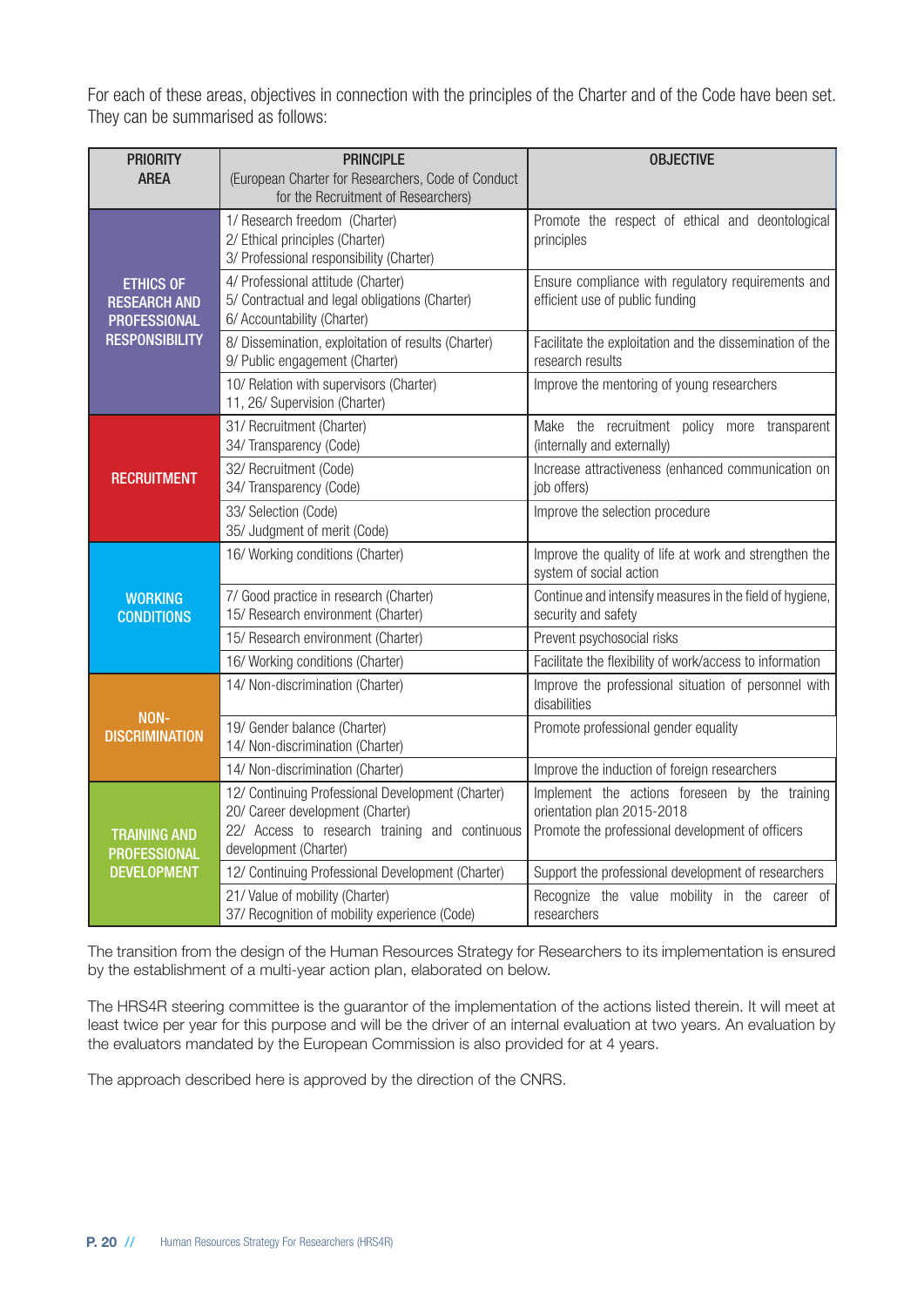| <b>Objectives</b>                                                                        | Actions                                                                                                                                                                                        |             |      |                              |      |                    |
|------------------------------------------------------------------------------------------|------------------------------------------------------------------------------------------------------------------------------------------------------------------------------------------------|-------------|------|------------------------------|------|--------------------|
| (and associated principles)                                                              | Description of the action                                                                                                                                                                      |             |      | <b>Provisional timetable</b> |      |                    |
|                                                                                          |                                                                                                                                                                                                | <b>Z017</b> | 2018 | 2019                         | 2020 | <b>Actor</b>       |
| Promote the respect of ethical and<br>deontological principles                           | 1. Designate the expert-advisor on deontological issues (« référent déontologue ») of<br>the institution                                                                                       |             |      |                              |      | Presidency         |
| 1/ Research freedom (Charter)<br>2/ Ethical principles (Charter)                         | group on deontology, integrity and the fight against scientific<br>2. Establish a working<br>misconduct                                                                                        |             |      |                              |      | Presidency         |
| 3/ Professional responsibility (Charter)                                                 | 3. Create an interactive training module on deontology and scientific integrity                                                                                                                |             |      |                              |      | HH<br>DRH          |
| requirements and the effective use of public<br>Ensure compliance with the regulatory    | is implemented in the framework of the global data retention<br>4. Continue the action<br>project at the CNRS                                                                                  |             |      |                              |      | <b>BAJ</b>         |
| 4/ Professional attitude (Charter)<br>financing                                          | of the European contracts to improve the effectiveness of<br>e services in charge of financial justifications, in the framework<br>communication with th<br>5. Train the auditors              |             |      |                              |      | DOF                |
| 5/ Contractual and legal obligations<br>6/ Accountability (Charter)<br>(Charter)         | of the certification of the financial statements of the projects concerned.                                                                                                                    |             |      |                              |      |                    |
| Facilitate the exploitation and dissemination of<br>the research results                 | ig of entrants in the validation and transfer of research results<br>6. Generalise the training<br>(in year n or n+1)                                                                          |             |      |                              |      | DIRE               |
| 8/ Dissemination, exploitation of results<br>9/ Public engagement (Charter)<br>(Charter) | to raise the awareness of researchers (CR1) and senionr<br>knowledge transfer by business creation (four years after their<br>7. Propose a training<br>researchers (DR) in the<br>recruitment) |             |      |                              |      | DIRE               |
|                                                                                          | «Innovatives» events permitting researchers to encounter and<br>exchange with industrial groups<br>8. Develop further the                                                                      |             |      |                              |      | DIRE               |
|                                                                                          | 9. Inform and raise awareness among researchers on the obligations arising out of the<br>Digital Republic Bill (« Loi pour une République Numérique »)                                         |             |      |                              |      | DIST               |
|                                                                                          | 10. Pursue the actions of the Communications Department for the purposes of<br>making known the research results as widely as possible.                                                        |             |      |                              |      | <b>DIRCOM</b>      |
| Improve mentoring of young researchers                                                   | 11. Offer management training to the CNRS researchers who supervise doctoral<br>students                                                                                                       |             |      |                              |      | 舌                  |
| 10/ Relation with supervisors (Charter)<br>11, 26/ Supervision (Charter)                 | 12. Communicate a mission letter to research directors (scientific advisors) who follow<br>the researchers (CR) during the probationary period                                                 |             |      |                              |      | institutes<br>DRH/ |
|                                                                                          | 13. Designate a scientific advisor for the researchers recruited under a contract of a<br>duration equal or greater to one year                                                                |             |      |                              |      | <b>DRH/DR/DU</b>   |

# 4.2 The HRS4R Action Plan of the CNRS

# I Ethics of Research and Professional Responsibility

Human Resources Strategy for Researchers (HRS4R) **// P. 21**

**Legend :** Initialisation Implementation Follow-up

Initialisation

Legend:

Implementation

Follow-up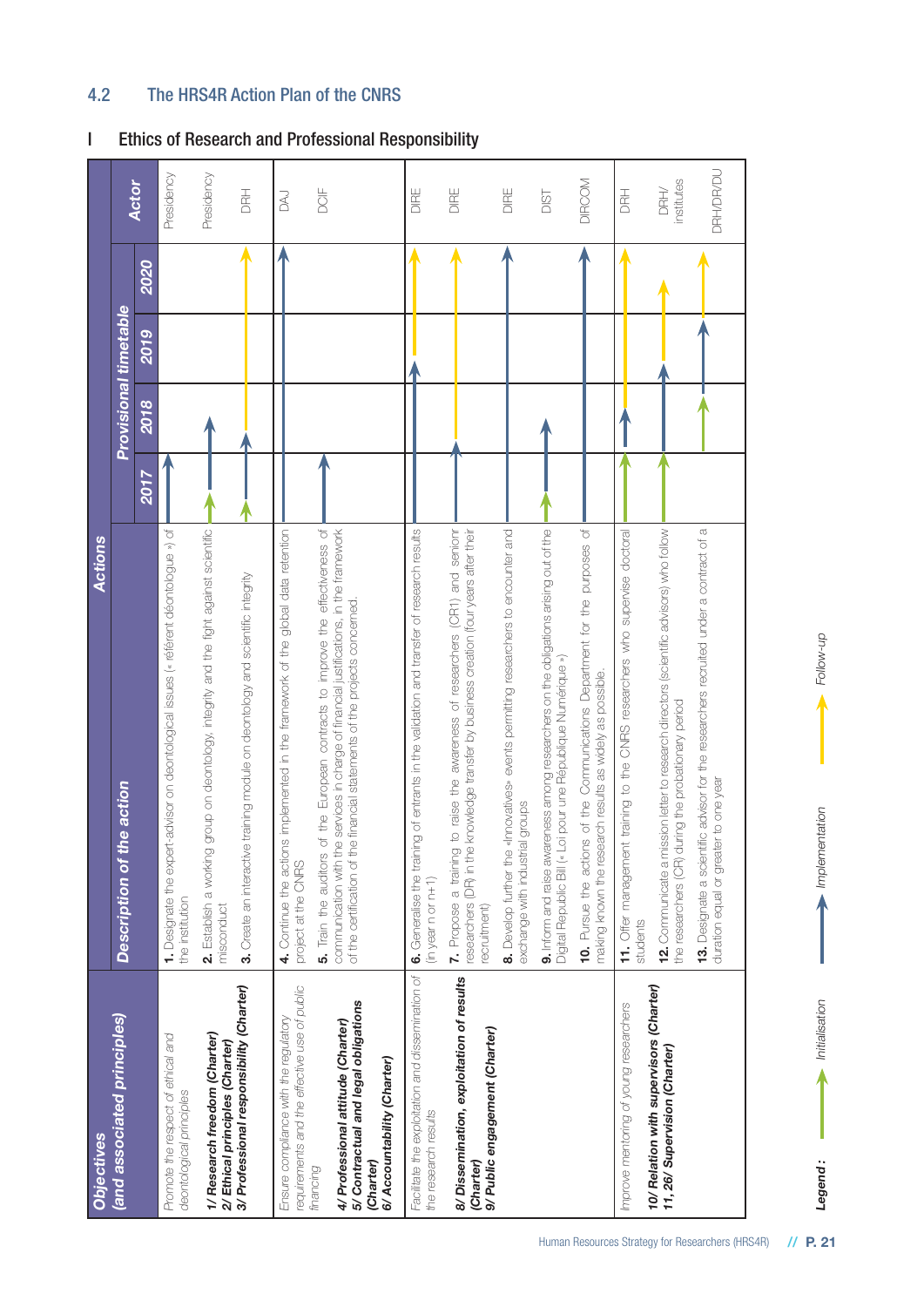| (and associated principles)                                             | <b>Actions</b>                                                                                                                                                                                        |      |      |                              |      |               |
|-------------------------------------------------------------------------|-------------------------------------------------------------------------------------------------------------------------------------------------------------------------------------------------------|------|------|------------------------------|------|---------------|
|                                                                         | Description of the action                                                                                                                                                                             |      |      | <b>Provisional timetable</b> |      |               |
|                                                                         |                                                                                                                                                                                                       | 2017 | 2018 | 2019                         | 2020 | <b>Actor</b>  |
| Make recruitment policy more transparent<br>(internally and externally) | 14. Enhance the English version of the CNRS website with more information on the<br>recruitment of contract agents                                                                                    |      |      |                              |      | HH<br>DRH     |
| 31/ Recruitment (Charter)                                               | 15. Establish an internal guide on the recruitment procedure of contract researchers                                                                                                                  |      |      |                              |      | <b>HH</b>     |
| 34/ Transparency (Code)                                                 | 16. Give the Fixed Term Contract Charter/the European Charter for Researchers to<br>researchers at the time of their recruitment as well as to new unit directors                                     |      |      |                              |      | DRH/DR        |
| Increase the attractiveness (enhanced<br>communication on job offers)   | contract researchers (contracts $\geq$ 3 months) and doctoral students on the « EURAXSS<br>positions open at research competitions and the positions of<br>17. Widely distribute the<br>Jobs » portal |      |      |                              |      | DRH/MPR/<br>g |
| 34/ Transparency (Code)<br>32/ Recruitment (Code)                       | 18. Publish bilingual job advertisements (contracts ≥ 3 months and doctoral positions)                                                                                                                |      |      |                              |      | <b>HH</b>     |
|                                                                         | 19. Ensure the publication time allows at least 3 weeks before the first interview (contracts<br>positions)<br>23 months and doctoral                                                                 |      |      |                              |      | BH<br>B       |
| Improve the selection procedure                                         | 20. Recruit the contract researchers following an interview led by at least two people                                                                                                                |      |      |                              |      | DRH/DR        |
| 35/ Judgment of merit (Code)<br>33/ Selection (Code)                    | 21. For civil servants, translate the selection criteria available on the site of the National<br>Committee into English                                                                              |      |      |                              |      | <b>HH</b>     |

# II Recruitment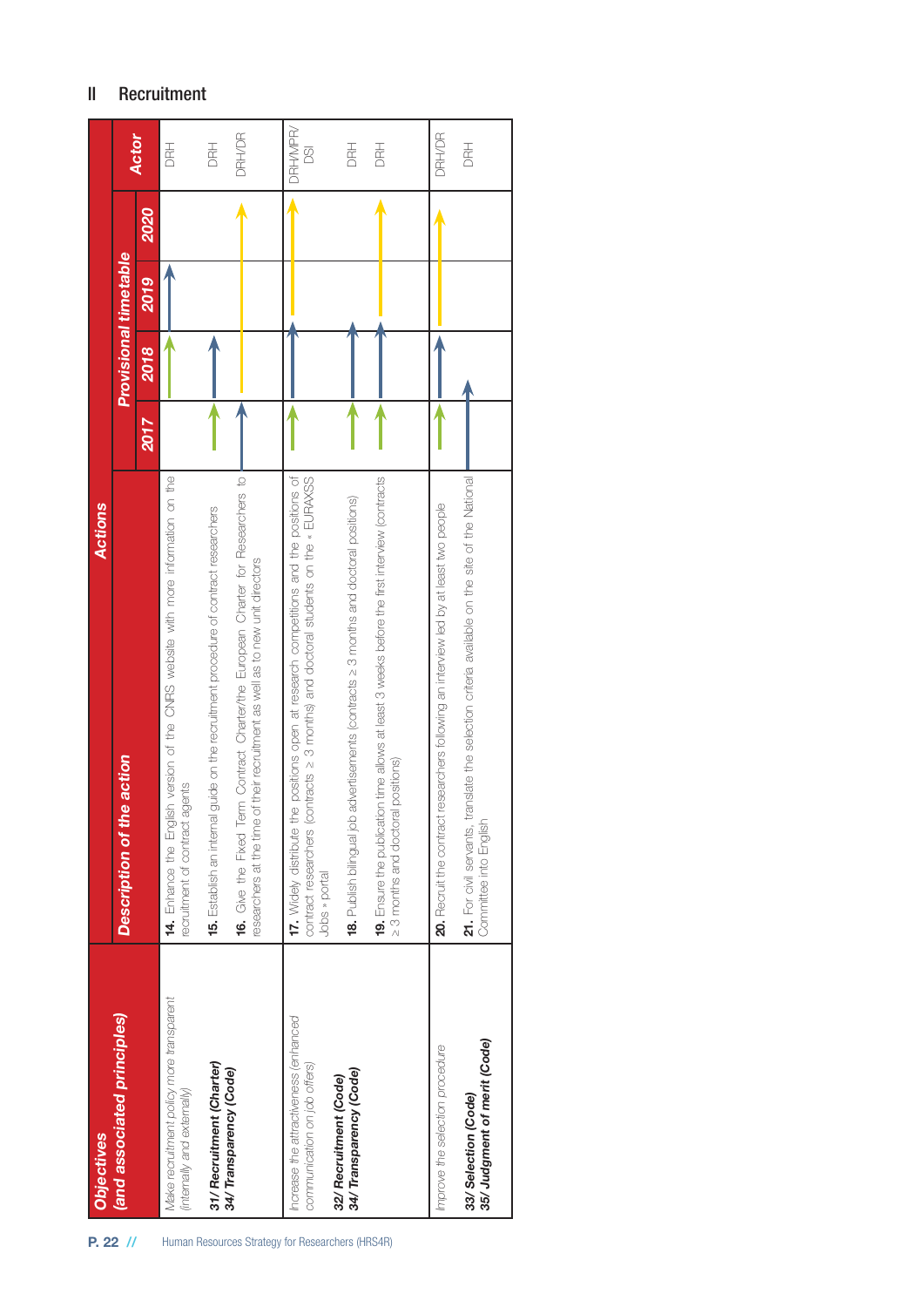| <b>Objectives</b>                                                               | Actions                                                                                                                                                                                                                                       |      |      |                       |      |                 |
|---------------------------------------------------------------------------------|-----------------------------------------------------------------------------------------------------------------------------------------------------------------------------------------------------------------------------------------------|------|------|-----------------------|------|-----------------|
| (and associated principles)                                                     | e action<br>Description of the                                                                                                                                                                                                                |      |      | Provisional timetable |      |                 |
|                                                                                 |                                                                                                                                                                                                                                               | 2017 | 2018 | 2019                  | 2020 | Actor           |
| Improve the quality of life at work and strengthen the                          | for officers on long-term sick leave<br>22. Provide better support                                                                                                                                                                            |      |      |                       |      | RH<br>ORH       |
| 16/ Working conditions (Charter)<br>system of social action                     | 23. Implement a fund intended to co-finance, by call for projects, actions to improve quality of<br>life at work                                                                                                                              |      |      |                       |      | 舌               |
|                                                                                 | 24. Continue the support for access to housing                                                                                                                                                                                                |      |      |                       |      | 舌               |
|                                                                                 | 25. Adopt measures to facilitate access to mass catering                                                                                                                                                                                      |      |      |                       |      | 舌               |
| Continue and intensify measures in the field of<br>hygiene, security and safety | 26. Maintain, enrich according to needs and ensure a wide distribution of tools (software,<br>education software) for prevention (e.g. additional module on radiation protection in NEO)                                                      |      |      |                       |      | CNPS            |
| 7/ Good practices in research (Charter)                                         | persons trained in risk (general and specific training)<br>27. Maintain the number of                                                                                                                                                         |      |      |                       |      | CNPS            |
| 15/ Research environment (Charter)                                              | 28. Continue the implementation of the single document on the evaluation of risks (DUER) on all<br>of the units related to the CNRS                                                                                                           |      |      |                       |      | CNPS            |
|                                                                                 | guides on risks (chemical, biological, pressure risk, radioactive risk,<br>29. Publish and/or update<br>laser risk)                                                                                                                           |      |      |                       |      | CNPS            |
| Prevent psychosocial risks                                                      | 30. Continue training and awareness-raising of psychosocial risks among researchers and<br>engineers in charge of management responsibilities                                                                                                 |      |      |                       |      | <b>DRH/DR</b>   |
| 15/ Research environment (Charter)                                              | 31. Support the professionals (human resources managers, social service assistants, etc.)<br>through training actions specific to manage situations                                                                                           |      |      |                       |      | <b>DRH/DR</b>   |
|                                                                                 | 32. Set up and run a new network of HR managers/social service assistants/prevertion doctors<br>peration of the medico-social unit, which provides support for officers<br>in a situation of suffering at work.<br>to ensure the responsive o |      |      |                       |      | <b>DRH/CNMP</b> |
|                                                                                 | 33. Pursue training activities on the fight against sexual harassment in the workplace                                                                                                                                                        |      |      |                       |      | NPDF            |
| Facilitate the flexibility of work                                              | on teleworking (after publication of the ministerial order).<br>34. Implement the decree                                                                                                                                                      |      |      |                       |      | BH<br>DRH       |
| 16/ Working conditions (Charter)                                                |                                                                                                                                                                                                                                               |      |      |                       |      |                 |
| Facilitate access to information                                                | accessible to any officer and including useful information on career,<br>35. Create an intranet site<br>time and work conditions.                                                                                                             |      |      |                       |      | BH<br>B         |
| 16/ Working conditions (Charter)                                                |                                                                                                                                                                                                                                               |      |      |                       |      |                 |

# III Working Conditions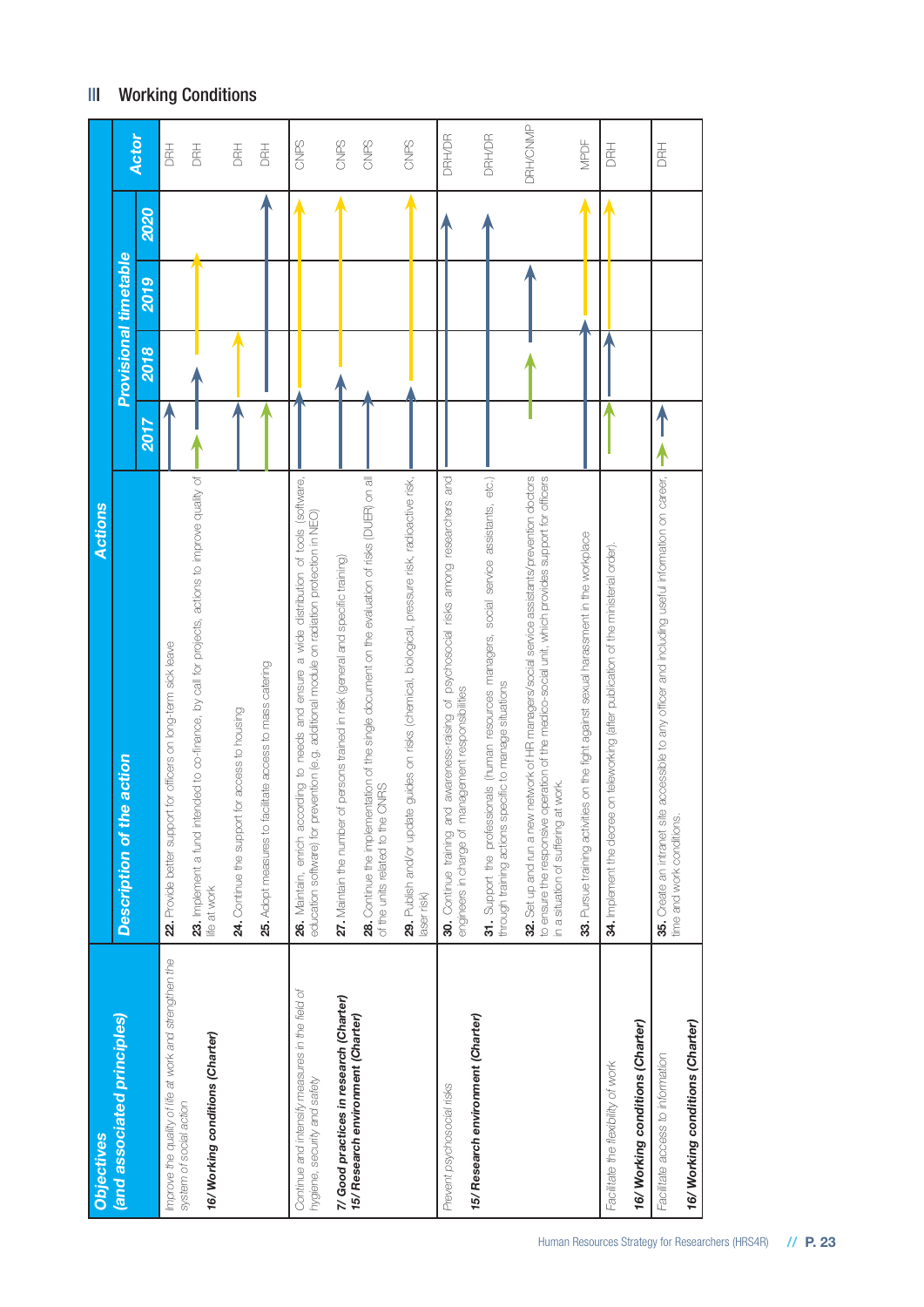| Objectives                                                           | <b>Actions</b>                                                                                                                                                                                                                                                                         |      |                       |      |      |                             |
|----------------------------------------------------------------------|----------------------------------------------------------------------------------------------------------------------------------------------------------------------------------------------------------------------------------------------------------------------------------------|------|-----------------------|------|------|-----------------------------|
| (and associated principles)                                          | Description of the action                                                                                                                                                                                                                                                              |      | Provisional timetable |      |      |                             |
|                                                                      |                                                                                                                                                                                                                                                                                        | 2017 | 2018                  | 2019 | 2020 | <b>Actor</b>                |
| Improve the professional situation of personnel with<br>disabilities | good professional practice in the field of disability intended for<br>36. Develop a guide of<br>the CNRS units                                                                                                                                                                         |      |                       |      |      | 舌                           |
| 14/ Non-discrimination (Charter)                                     | 37. Include in the HR information system, the information of belonging to the category of<br>"beneficiaries of the employment obligation" (BOE) to measure equality of treatment in the<br>management of human resources                                                               |      |                       |      |      | 舌                           |
|                                                                      | 38. Organise disability training for regional engineers of prevention and safety                                                                                                                                                                                                       |      |                       |      |      | 舌                           |
|                                                                      | 39. Implement disability recruitment training of competition panels                                                                                                                                                                                                                    |      |                       |      |      | 舌                           |
| Promote professional gender equality                                 | 40. Implement the comprehensive multi-year action plan for professional gender equality at the<br>CNRS adopted in 2014                                                                                                                                                                 |      |                       |      |      | NPDF                        |
| 14/ Non-discrimination (Charter)<br>19/ Gender balance (Charter)     | Committee (2016-2021) in issues of professional gender equality and the unconscious bias<br>41. Train all sections/interdisciplinary commissions (CD) of the new mandature of the National<br>related to social stereotypes of gender; continue the activities of the STRIDE Committee |      |                       |      |      | Institutes<br>SGOV<br>MPDF/ |
|                                                                      | 42. Develop a communication campaign encouraging young women to run for open research<br>positions at the CNRS                                                                                                                                                                         |      |                       |      |      | Institutes<br>MPDF/         |
|                                                                      | 43. Put in place training sessions to integrate the analysis of sex and gender in the projects and<br>content of research, for the intention of the researchers and scientific supervisors                                                                                             |      |                       |      |      | MPDF/MI/<br>Institutes      |
| Improve the induction of foreign researchers                         | 44. Give foreign researchers an English translation of their employment contract                                                                                                                                                                                                       |      |                       |      |      | 舌                           |
| 14/ Non-discrimination (Charter)                                     | 45. Insert information for foreign researchers on the intranet of the CNRS (entry and residence<br>formalities, etc.)                                                                                                                                                                  |      |                       |      |      | 舌                           |
|                                                                      | 46. Provide the regional HR services with a guide on the administrative formalities relating to the<br>employment of foreign nationals                                                                                                                                                 |      |                       |      |      | HH<br>BH                    |

# IV Non-discrimination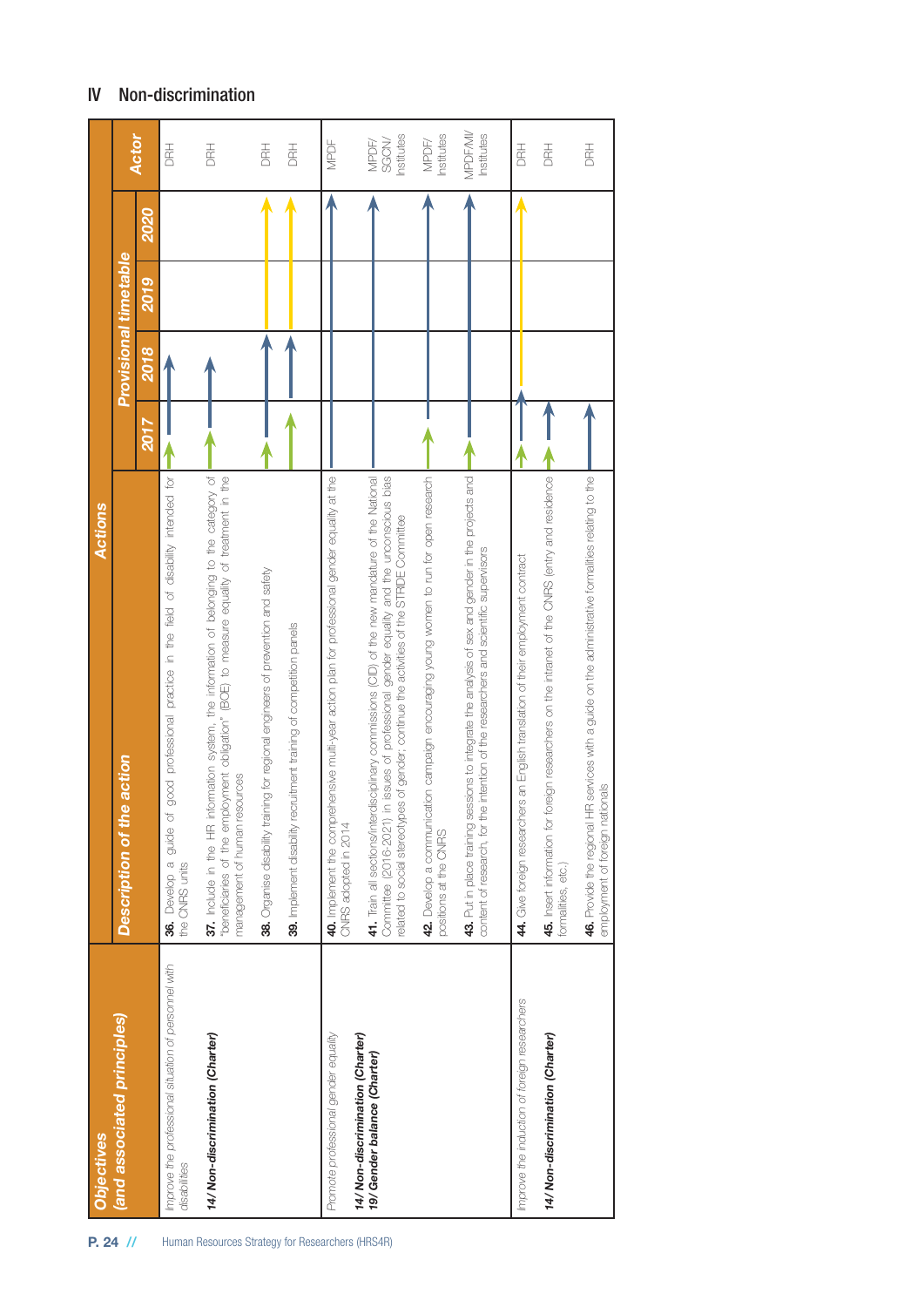| <b>Objectives</b>                                                                                                           | <b>Actions</b>                                                                                                                                                                                                                                                    |             |      |                       |             |                       |
|-----------------------------------------------------------------------------------------------------------------------------|-------------------------------------------------------------------------------------------------------------------------------------------------------------------------------------------------------------------------------------------------------------------|-------------|------|-----------------------|-------------|-----------------------|
| (and associated principles)                                                                                                 | Description of the action                                                                                                                                                                                                                                         |             |      | Provisional timetable |             |                       |
|                                                                                                                             |                                                                                                                                                                                                                                                                   | <b>2017</b> | 2018 | 2019                  | <b>2020</b> | <b>Actor</b>          |
| Implement the actions foreseen by the training<br>orientation plan 2015-2018                                                | 47. Support and develop the action of the institutes in the development of scientific<br>knowledge in strategic areas (scientific and technological developments, innovation, value-<br>creation, transfer of skills, specific actions for confirmed researchers) |             |      |                       |             | DRH/DR/<br>Institutes |
| Promote the professional development of officers<br>12/ Continuous Professional Development                                 | ng courses - face-to-face and remotely<br>48. Implement joint trainir                                                                                                                                                                                             |             |      |                       |             | DRH/DR/<br>Institutes |
| 22/ Access to Training in Research and<br>Continuous Development (Charter)<br>20/ Career Development (Charter)<br>(Charter) | actors in the deployment of the pedagogical methods related to<br>the use of new technologies<br>49. Support the training                                                                                                                                         |             |      |                       |             | DRH/DR/<br>Institutes |
| Support the professional development of<br>researchers                                                                      | tal workshops to allow researchers to reflect on their career path,<br>their skills and professional aspirations<br>50. Establish experiment                                                                                                                      |             |      |                       |             | RH<br>DR              |
| 12/ Continuous Professional Development<br>(Charter)                                                                        | 51. Continue the offers of professional development intended more particularly to support<br>of women researchers and their assumption of responsibility<br>the career progressions                                                                               |             |      |                       |             | <b>MPDF</b>           |
|                                                                                                                             | of mentoring to doctoral students and post-doctoral fellows in<br>connection with the specialised associations, like the Association for Women in Science<br>52. Offer various forms                                                                              |             |      |                       |             | <b>MPDF</b>           |
| Recognize the value of mobility in the career of<br>researchers                                                             | nong sections of the National Committee for better recognition of<br>ness creation, transfer activities) in the careers of researchers.<br>mobility (education, busir<br>53. Raise awareness am                                                                   |             |      |                       |             | Présidency            |
| 37/Recognition of mobility experience<br>21/Value of mobility (Charter)<br>(Code)                                           |                                                                                                                                                                                                                                                                   |             |      |                       |             |                       |

# V Training and Professional Development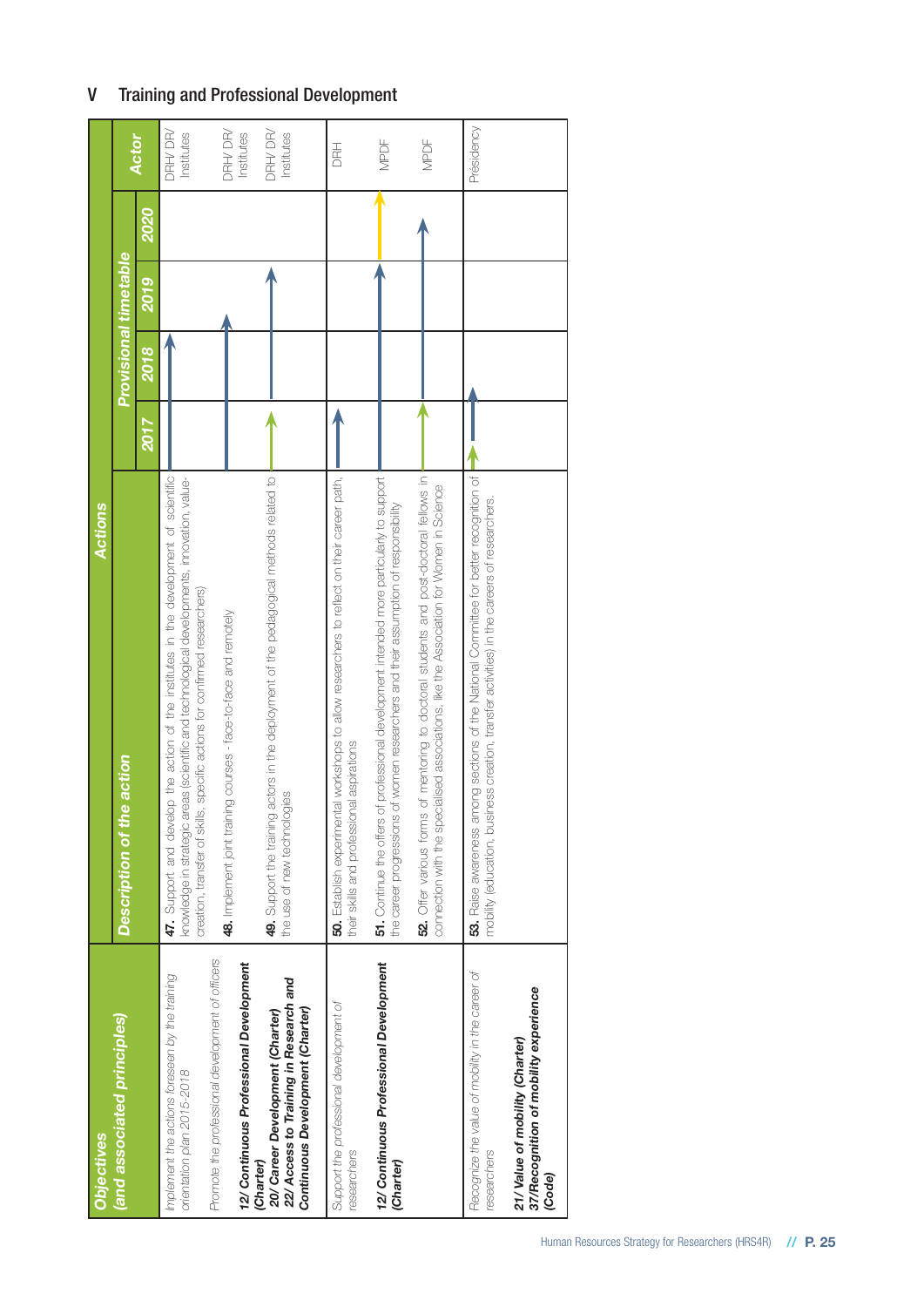# Organisational Chart of the CNRS

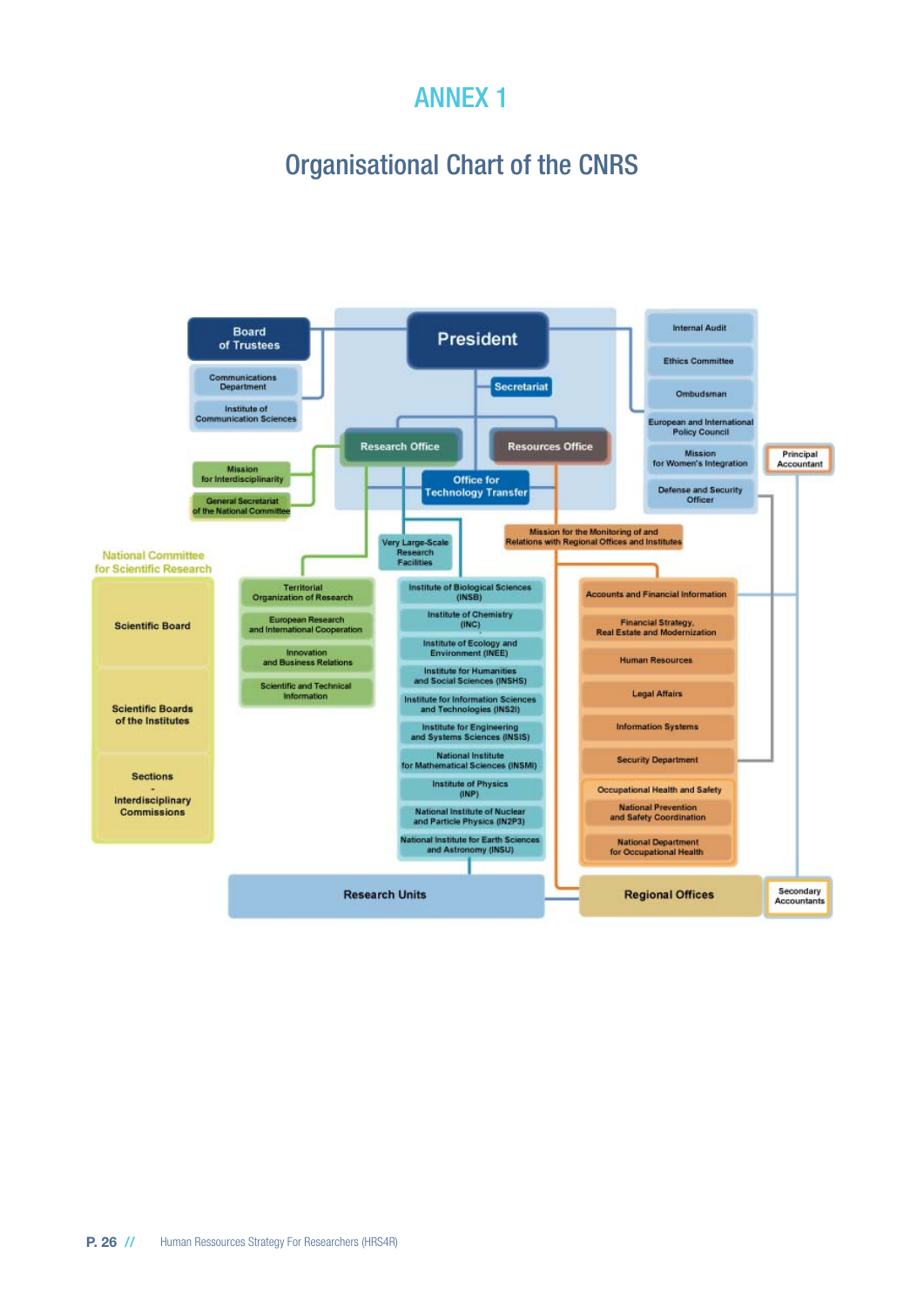

CENTRE NATIONAL DE LA RECHERCHE **SCIENTIFIOUE** 



**EUROPEAN COMMISSION** 

The French National Center for Scientific Research (CNRS), having taken cognizance of the general principles and requirements made of researchers and their employers as these are laid out in the Commission Recommendation of March11th 2005 on the European Charter for Researchers and on a Code of Conduct for the Recruitment of Researchers, expresses its full support for this Recommendation.

In adhering to the Recommendation, CNRS commits itself particularly to applying the stated principles to its human resources management, the goal of which is to encourage open and diversified career development, regardless of the researcher's status.

Accordingly, actions will be carried out, together with CNRS' partners, which aim to increase the openness and transparency of researcher recruitment, and to encourage all forms of mobility and to better take these into account in the evaluation of a researcher's career.

CNRS will guarantee a research environment and working conditions which enable high quality research to be carried out, and will heighten awareness among researchers as to the principles laid out in the Recommendation.

CNRS also commits itself to supporting, wherever possible, all proposals for the development of the legislative or statutory framework which is essential to the implementation of the Charter and Code.

By subscribing to the principles of the Charter and the Code, CNRS confirms that it will make attractiveness of research careers one of the major tenets of its strategy, in order to contribute to the building of the European Research Area.

Bernard LAKROUTUROU **CNRS** Director General

Signed in Brussels in duplicate Date: 16 December 2005

**Janez POTOCNIK** European Commissioner for Sciences and Research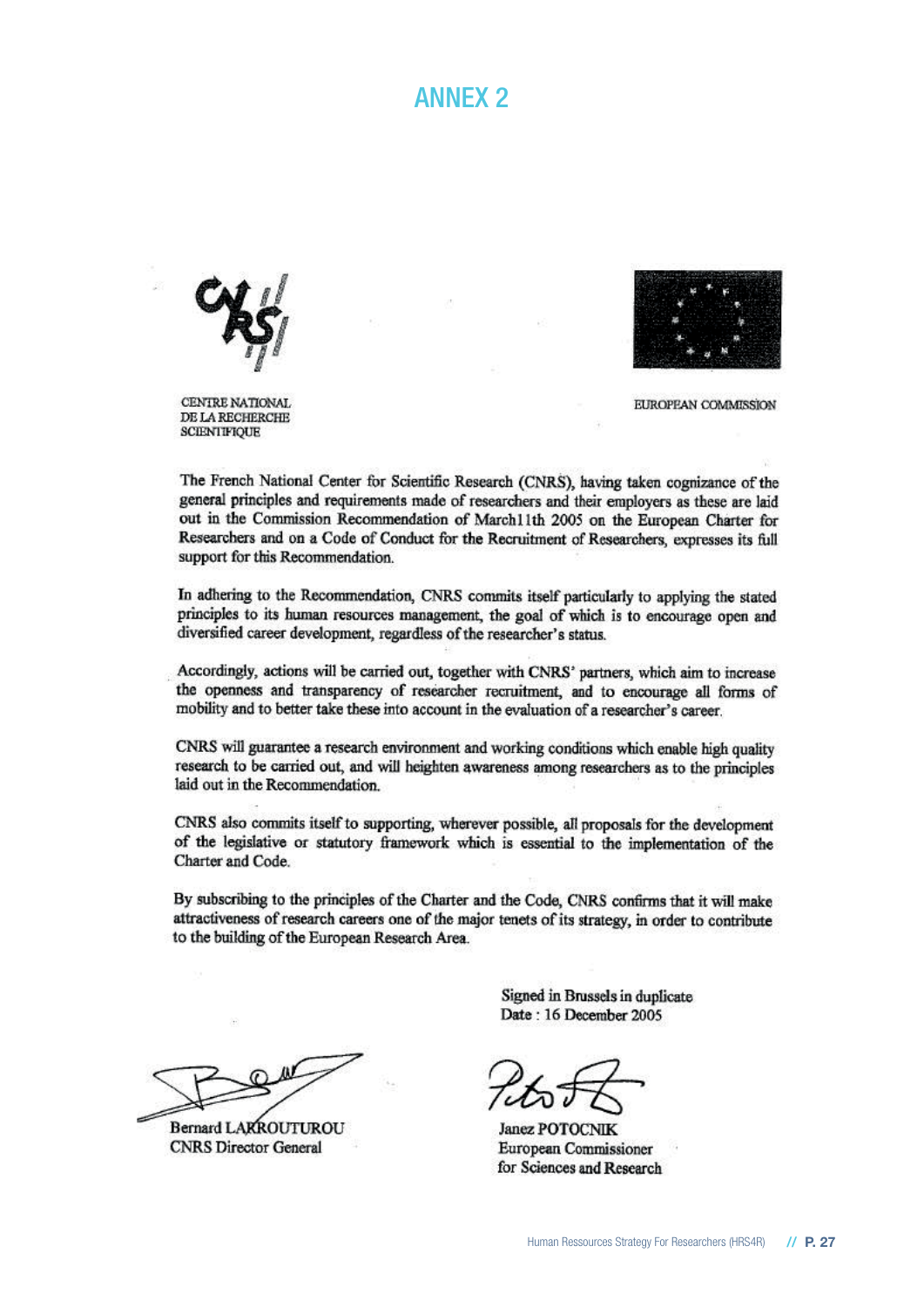

www.cnrs.fr

Mr. Carlos MOEDAS European Commissioner for Research, Science and Innovation, European Commission 200 rue de la Loi 1049 Brussels **BELGIUM** 

Paris, 14th October 2016

Object: Declaration renewing commitment to the principles of the European Charter for Researchers and the code of conduct for the recruitment of researchers.

Dear Sir,

The French National Center for Scientific Research (CNRS) welcomes and supports the initiatives of the European Commission for the creation of an open labor market for researchers as a key priority for the consolidation the European Research Area.

By this declaration, the CNRS wishes to reiterate its commitment to the principals laid down in the European Charter for Researchers and the Code of Conduct for the Recruitment of Researchers (Commission Recommendation of 11 March 2005).

Since its initial engagement expressed by declaration signed on December 16, 2005, the CNRS has adopted measures enhancing the implementation of those principles whose value is plainly recognized.

This renewed commitment is fully in line with the policy of the CNRS aiming at making a researcher's career more attractive, improving the quality of research and innovation and fostering international collaboration and the various forms of mobility by researchers.

Therefore, the CNRS reaffirms its aim to take further steps towards applying the stated principles in its human resources management and formally expresses its intention to request the "HR Excellence in Research" recognition.

The President of the CNRS

alin Fuchs

Dépasser les frontières Advancing the frontiers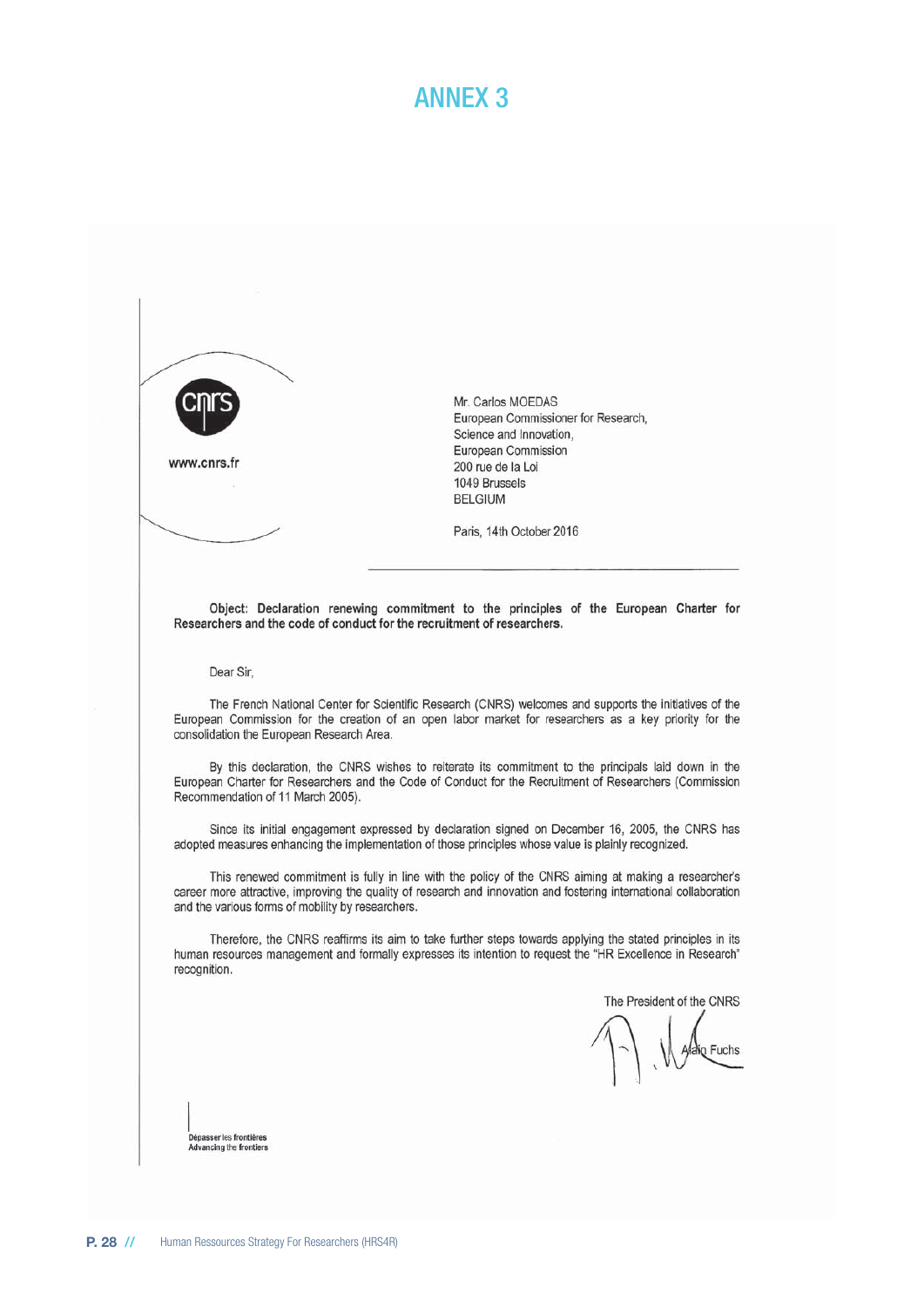# Presentation of the HRS4R Steering Committee

# **PRESIDENT**

## **Anne PEYROCHE, Chief Research Officer**

Anne Peyroche, researcher at the French Alternative Energies and Atomic Energy Commission (CEA), has been the Deputy Executive Director of Science of CNRS since January 2016. A former student of the École normale supérieure in Cachan, she holds an agrégation<sup>4</sup> and is a Doctor of Biology. A researcher at the CEA, she conducts research on various fundamental cellular processes by genetic and biochemical approaches. In 2013, she became Deputy Director of the Molecular Genetics and Cell Fate Laboratory (CNRS/CEA/Université Paris-Sud). From 2012 to 2014, she was a member of the National Scientific Research Committee in the 'Genome Organization, Expression and Evolution. Computational Biology and Systems Biology' section. In May 2014, Anne Peyroche entered the Office of the French State Secretariat for Higher Education and Research: first the advisor in charge of research, she was then appointed Chief Research Officer in October 2015.

## **MEMBERS**

#### **Pierre Coural, Director of Human Resources**

A high-ranking civil servant, Pierre Coural holds postgraduate degrees in History of Art and in Philosophy. A former student of La Fémis (the French state film school), he has held several positions in the audiovisual production sector. After graduating from the French National School of Administration (ENA) in 2003, he began a career in the civil service. A specialist in human resources management, he occupies positions of responsibility within government departments (Public Service, Culture and Communication), and in the Energy Regulatory Commission. From 2009 to 2012, he was an advisor to the Civil Service Minister. The Head of the Directorate of Administration and Civil Service (Ministry of Public Service) since 2012, Pierre Coural was appointed Director of Human Resources of the CNRS in May 2015.

#### **Marie-Pierre Comets, Director of the Innovation and Business Relations Department**

A physicist from the École normale supérieure in Fontenay-aux-Roses, a Professor of Physics and Doctor of Nuclear Physics, Marie-Pierre Comets has spent a large part of her career at the CNRS. A Quark-Gluon Plasma specialist, she carries out her research at the Institute of Nuclear Physics of Orsay (CNRS/University of Paris Sud), at the Centre for Nuclear Studies of Saclay, at the Large Hadron Collider at CERN but also in laboratories in the United States of America. From 2006 to 2012, she was a member of the College of the Nuclear Safety Authority. She joined the Innovation and Business Relations Department (DIRE) of the CNRS in 2012. In March 2015, she was appointed President of the High Committee for Transparency and Information on Nuclear Safety (HCTISN). Marie-Pierre Comets has been Director of the Innovation and Business Relations Department (DIRE) since October 2013.

## **Myriam Fadel, Director of Legal Affairs**

A research engineer, Myriam Fadel began her career at the Ministry of Research within the Legal Office of the Directorate General for Research and Technology (DGRT). In 1997 she joined the legal department of INRA, on Rue de l'Université, to take charge of the real estate office. In 2003, she joined the Legal Affairs Department (DAJ) of CNRS. She ensures successively the responsibility of the public procurement, criminal responsibility and risk management divisions. Myriam Fadel has held the role of Deputy Director of the DAJ since 2013.

<sup>4</sup> The "agrégation" is a high level civil service competititve examination entitling the holder to teach.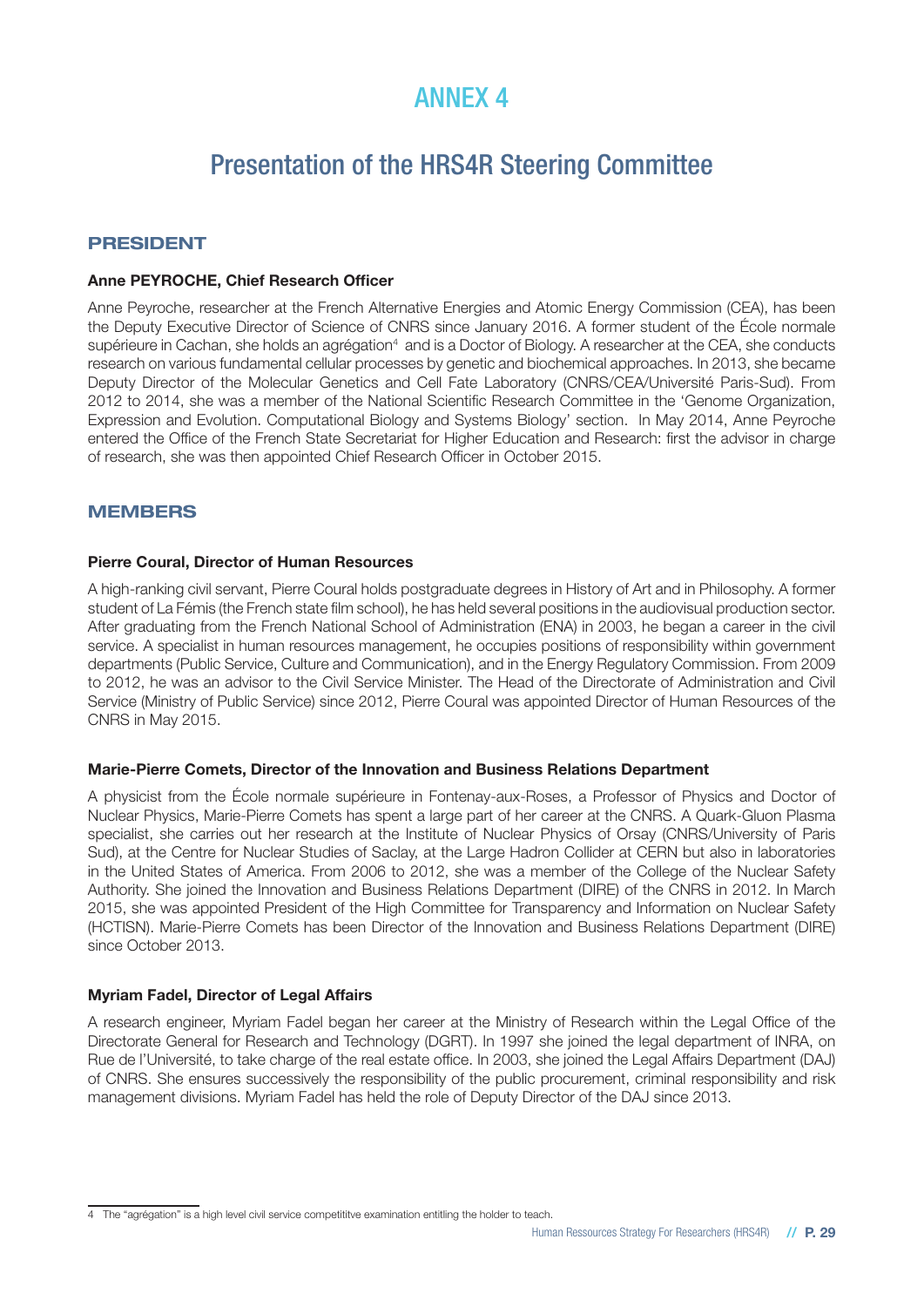## Pascal Dayez-Burgeon, Head of the Community Europe Division, Director of the Brussels office of **European Research and International Cooperation Department**

A former student of the ENS, with an agrégation in History, a graduate of the Paris Institute of Political Studies and a former student of the National School of Administration, Pascal Dayez-Burgeon was posted to the National Ministry of Education during the French presidency in 2000, was Cultural Advisor in Seoul (2001-2006) and in Suva (2006-2009) and Deputy Director of the ISCC (2009-2013). A senior civil administrator, he was appointed to the role of Director of the Office of the CNRS in Brussels from April 1, 2015.

## **Joëlle Raguideau, Director of the Mission for the Monitoring of and Relations with Regional Offices and Institutes**

A high-ranking research engineer, Joëlle Raguideau originally studied contemporary literature. She began her career as a teacher and later worked for the Éditions du Seuil publishing house before joining the CNRS. From 2008, she acted as advisor to the Presidency for the development of sponsorship projects, as well as a representative for the organisation's offices across France. Joëlle Raguideau has been Director of the Mission for the Monitoring of and Relations with Regional Offices and Institutes since July 2010.

## **Michèle Leduc, Researcher Emeritus, President (2011 to 2016), then member (from September 1, 2016) of the Ethics Committee of the CNRS**

Michèle Leduc is Emeritus Senior Researcher at the CNRS in the Kastler Brossel Laboratory at the ENS in Paris. Her work focused on the physics of quantum gases, lasers, MRI imaging of lungs and cold atoms. For 10 years she has been Director of the Ile de France Cold Atom Research Institute (IFRAF) and manager of the "Current Knowledge" and "Introduction to" collections. She was president of the French Physics Society from 2007 to 2010. She is a member of the Ethics Committee of the CNRS that she has chaired from 2011 to 2016.

## **Anne Pépin, Researcher, Director of the Mission for Women's Integration**

Senior researcher, Anne Pépin is a graduate of the École supérieure d'électricité and holder of a doctorate in Physical Sciences. After a post-doctorate in nanoscience at the Massachusetts Institute of Technology, she joined the CNRS in 1996 as a researcher in the Laboratory for Photonics and Nanostructures (LPN). From 2006 she has been involved in the CNRS's Mission for Women's Integration as Project Manager. In parallel, between 2009 and 2012, she was the Scientific Attachée in the cell nanoscience and nanotechnologies unit, attached to the CNRS presidency. Anne Pépin was appointed Director of the Mission for Women's Integration in 2012. As such, she also coordinates for the CNRS, European projects dedicated to gender equality and the integration of the gender dimension in research.

## **Philippe Büttgen, University Professor, former President of the Conference of Presidents of the National Committee for Scientific Research (from 2012 to 2016)**

Former student of the Ecole normale supérieure (Ulm), holder of an agrégation and Doctor of Philosophy, he has been a researcher at the CNRS (1999-2011), Deputy Director of the French Historical Mission in Germany (2003- 2007), and is currently a Professor of Philosophy at the University of Paris 1 - Panthéon-Sorbonne. From 2012 to 2016, he is an elected member, President of section 35 of the National Committee for Scientific Research (Philosophical Sciences and philological, sciences of the art) and chairs the Conference of Presidents of Sections and Interdisciplinary Committees of the National Committee.

## **Ursula Bassler, Researcher, Deputy Director of the National Institute of Nuclear and Particle Physics**

Since her thesis in 1993 at the Université Pierre et Marie Curie on the structure of the proton, Ursula Bassler has worked in the field of particle physics with colliders. Having been recruited at the CNRS, she continued her involvement in the H1 experiment at the HERA electron-proton collider until 1997. In 1998 she joined the D0 experiment of the proton-antiproton collider Tevatron in FNAL (United States). Between 2007 and 2013 she was Head of the Department of Particle Physics at CEA-Irfu in Saclay, before being appointed Deputy Scientific Director for particle physics and calculation at the CNRS-IN2P3. She has been Deputy Director of the IN2P3 since 2016.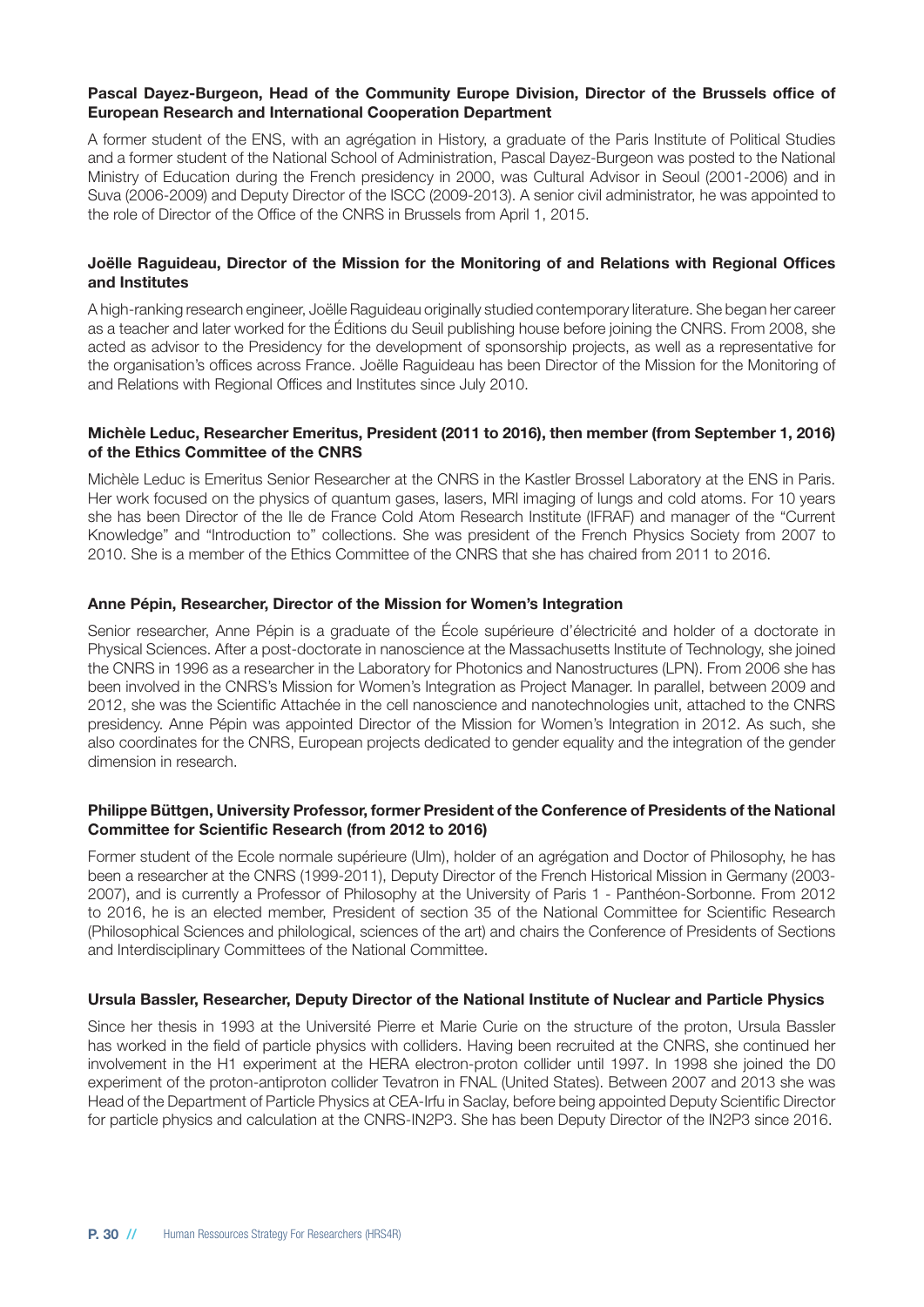## **Lionel Buchaillot, Researcher, Director of the unit «Institute of Electronics, Microelectronics and Nanotechnology» (IEMN)**

Senior researcher, Lionel Buchaillot is the holder of a doctorate in Engineering Science. After a post-doctorate at the University of Tokyo, within the LIMMS CNRS-IIS, he joined the company AVIAC Technologies, subsidiary of the SFIM, now SAFRAN. In 1998, he became a researcher at the Institute of Electronics, Microelectronics and Nanotechnology (IEMN), his research focusing on the physics of micro and nano systems. Lionel Buchaillot is associate editor of two journals and he has been director of the IEMN since January 2010.

## Virginie Bonnaillie-Noël, Researcher, Deputy Scientific Director of National Institute for Mathematical **Sciences**

Virginie Bonnaillie-Noël is Deputy Scientific Director at INSMI, in charge of site policy since October 2014. She also assists the advising scientific director for the CNRS on several sites. A former student of the École normale supérieure in Cachan, she obtained the agrégation for mathematics in 2000 and was a Doctor of Mathematics in 2003. From 2004 to 2014, she was a CNRS researcher at the Institute of Mathematics in Rennes. Since then, she has been Director of Research in the Department of Mathematics and Applications at ENS Paris. Her research work concerns numerical analysis and partial differential equations. From 2008 to 2012, she was an elected member and Scientific Secretary of the National Committee for Scientific Research, section "Mathematics and interactions of Mathematics".

## **Lucile Marion-Poll, Post-doctoral researcher at the joint research unit for "Developmental Biology and Genetics" (UMR 3215)**

Double-graduate of the Ecole nationale de chimie (Chemistry) of Montpellier and the University of Montpellier 2 in Biology, Lucile Marion-Poll has obtained a PhD in Neuroscience from the Université Pierre et Marie Curie in 2014. Since 2015 she has been conducting a post-doctorate in neuro-epigenetics in the Joint Research Unit "Genetics and biology of development" (UMR 3215).

## **Jean-Baptiste Brault, post-doctoral researcher at the joint research unit for "Subcellular Structure and Cellular Dynamics" (UMR 144)**

After obtaining his Masters in "Molecular and Cellular Biology" from the Pierre et Marie Curie University in 2007, Jean-Baptiste Brault obtained a PhD specialising in "fundamental virology" within the "Flavivirus-Host Molecular Interactions" laboratory led at the time by Dr Philippe Desprès at the Pasteur Institute. He then joined the "Molecular Mechanisms of Intracellular Transport" laboratory of Dr Bruno Goud in the UMR144 at the Curie Institute in 2011 for a first postdoctoral contract. He is currently beginning a second post-doctoral contract in the team "Cellular Biology of Neurogenesis in the "Mammal" of Dr Alexandre Baffet, still within the UMR144.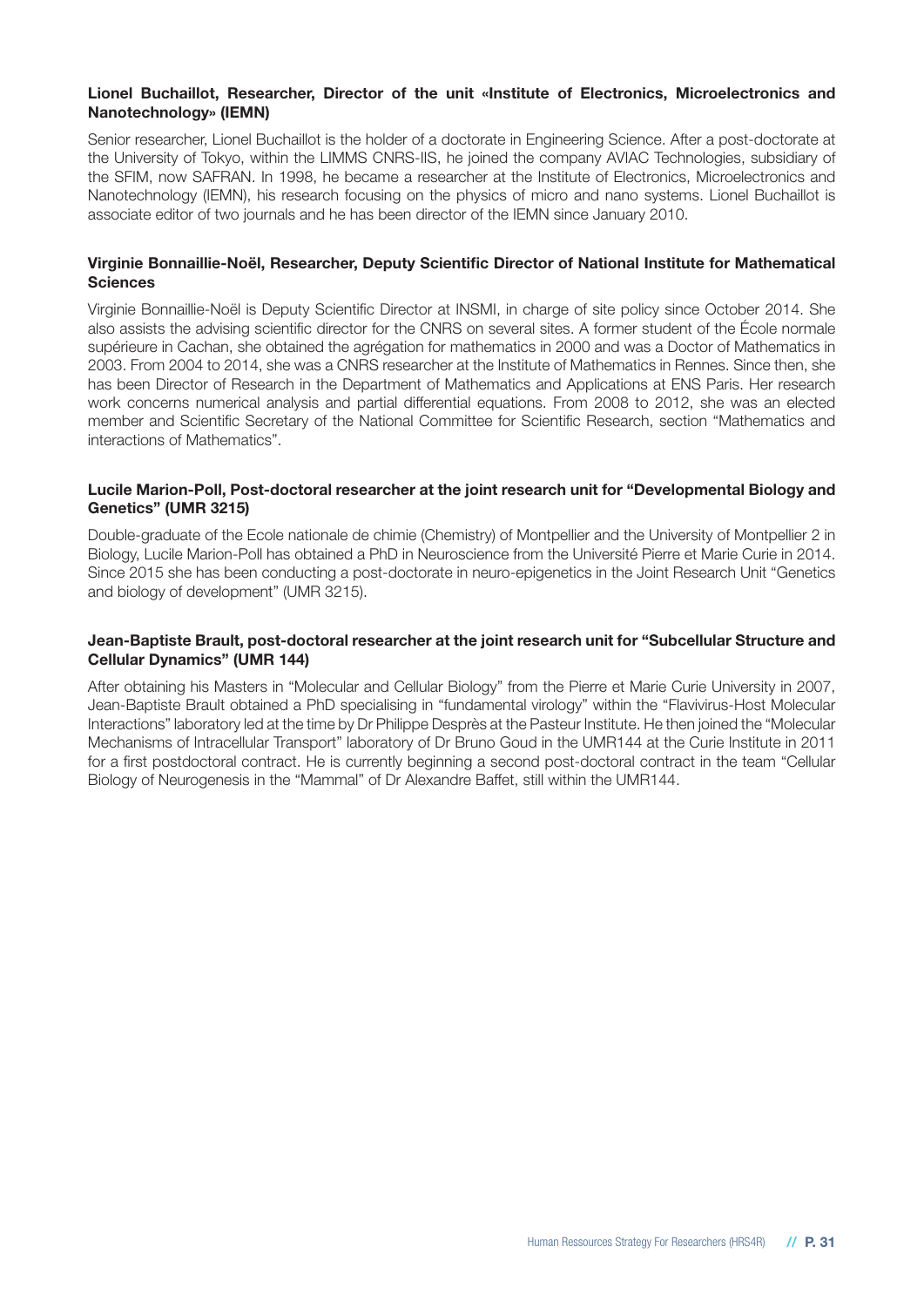# List of abbreviations

| <b>Acronym</b> | <b>English</b>                                                                                                       | <b>French</b>                                                                                                                             |
|----------------|----------------------------------------------------------------------------------------------------------------------|-------------------------------------------------------------------------------------------------------------------------------------------|
| <b>AIE</b>     | Accidents, Events, Incidents                                                                                         | Accidents, évènements, incidents                                                                                                          |
| <b>ANF</b>     | <b>National Training Actions</b>                                                                                     | Actions nationales de formation                                                                                                           |
| <b>APEC</b>    | Agency for the Employment of Managers                                                                                | Association pour l'emploi des cadres                                                                                                      |
| <b>BOE</b>     | Beneficiaries of the Employment Obligation                                                                           | Bénéficiaires de l'obligation d'emploi                                                                                                    |
| <b>CAP</b>     | Joint Administrative Commission                                                                                      | Commission administrative paritaire                                                                                                       |
| <b>CCHSCT</b>  | Central Hygiene, Safety and Working<br><b>Conditions Committee</b>                                                   | Comité central d'hygiène, de sécurité et des<br>conditions de travail                                                                     |
| <b>CEA</b>     | French Alternative Energies and Atomic Energy<br>Commission                                                          | Commissariat à l'énergie atomique et aux<br>énergies alternatives                                                                         |
| <b>CERN</b>    | European Organisation for Nuclear Research                                                                           | Organisation européenne pour la recherche<br>nucléaire                                                                                    |
| <b>CID</b>     | Interdisciplinary Commissions                                                                                        | Commissions interdisciplinaires                                                                                                           |
| <b>CNAS</b>    | National Committee for Social Action                                                                                 | Commission nationale d'action sociale                                                                                                     |
| <b>CNFP</b>    | National Commission for Life-long Learning                                                                           | Commission nationale de formation<br>permanente                                                                                           |
| <b>CNM</b>     | National Mobility Commission                                                                                         | Commission nationale de mobilité                                                                                                          |
| <b>CNMP</b>    | National Preventive Medicine Coordination                                                                            | Coordination nationale de la médecine de<br>prévention                                                                                    |
| <b>CNPS</b>    | National Prevention and Safety Coordination                                                                          | Coordination Nationale de Prévention et de<br>Sécurité                                                                                    |
| <b>CNSPH</b>   | National Commission for Monitoring the Three-<br>Year Plan of Job Development and Integration<br>of Disabled Persons | Commission nationale de suivi des travaux du<br>plan triennal de développement de l'emploi et<br>de l'insertion des personnes handicapées |
| <b>COMETS</b>  | <b>Ethics Committee</b>                                                                                              | Comité d'éthique                                                                                                                          |
| <b>COMUE</b>   | Federations                                                                                                          | Communautés d'universités et établissements                                                                                               |
| <b>COS</b>     | Monitoring Commission of the Observatory of<br>Scientific Professions and Employment                                 | Comité d'orientation et de suivi de<br>l'observatoire des métiers et de l'emploi<br>scientifique                                          |
| <b>CR</b>      | Researcher                                                                                                           | Chargé de recherche                                                                                                                       |
| <b>CRHSCT</b>  | Regional Hygiene, Safety and Working<br><b>Conditions Committee</b>                                                  | Comités régionaux d'hygiène, de sécurité et<br>des conditions de travail                                                                  |
| <b>DAJ</b>     | Legal Affairs Department                                                                                             | Direction des affaires juridiques                                                                                                         |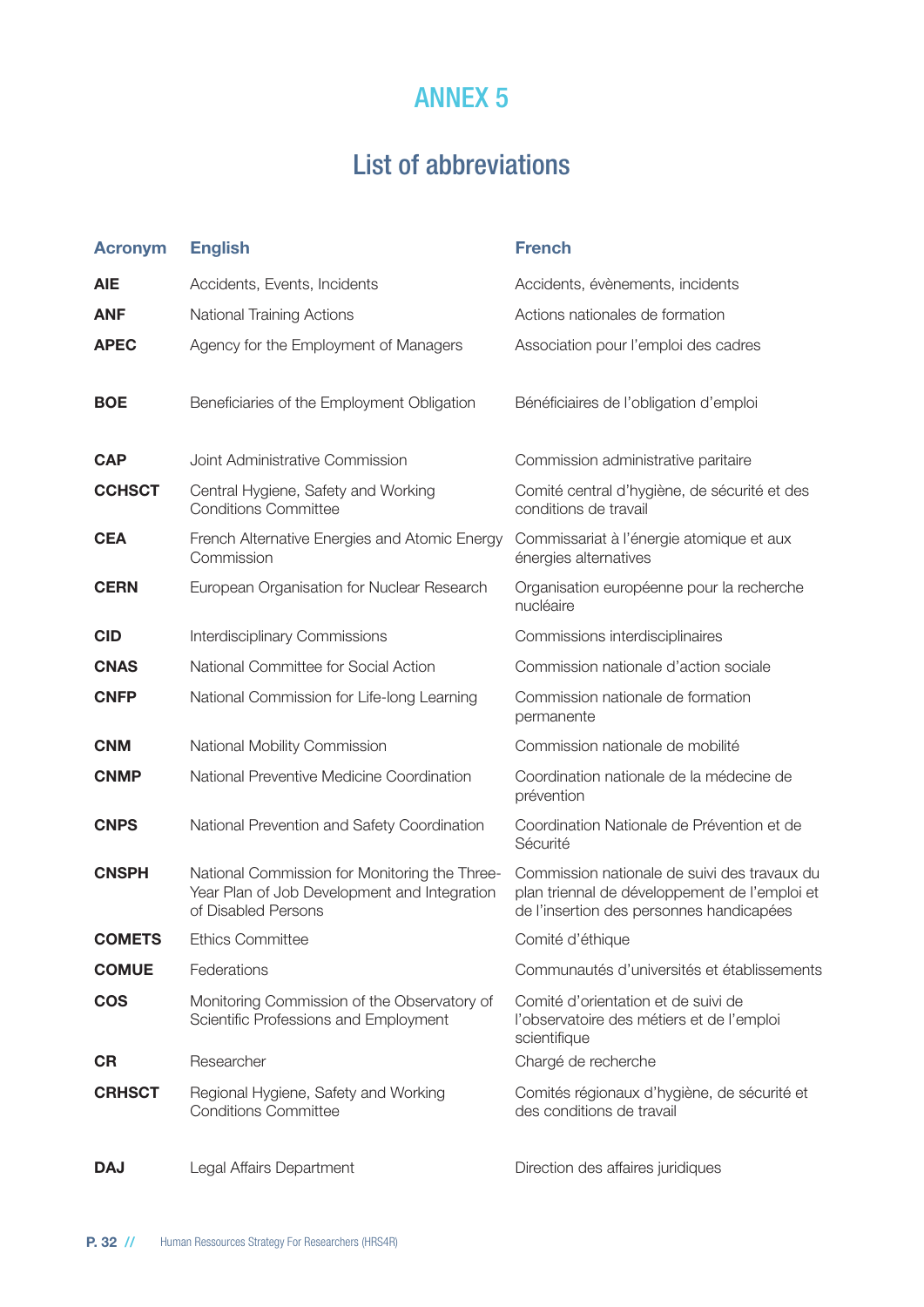| <b>DCIF</b>                    | Accounts and Financial Information<br>Department                     | Direction des comptes et de l'information<br>financière                        |
|--------------------------------|----------------------------------------------------------------------|--------------------------------------------------------------------------------|
| <b>DERCI</b>                   | European Research and International<br>Cooperation Department        | Direction Europe de la recherche et<br>coopération internationale              |
| <b>DIRCOM</b>                  | <b>Communications Department</b>                                     | Direction de la communication                                                  |
| <b>DIRE</b>                    | Innovation and Business Relations Department                         | Direction de l'innovation et des relations avec<br>les entreprises             |
| <b>DIST</b>                    | Scientific and Technical Information<br>Department                   | Direction de l'information scientifique et<br>technique                        |
| DR                             | Senior Researcher                                                    | Directeur de recherche                                                         |
| DR                             | Regional Office                                                      | Délégation régionale                                                           |
| <b>DRH</b>                     | Human Resources Department                                           | Direction des ressources humaines                                              |
| <b>DSI</b>                     | Information Systems Department                                       | Direction des systèmes d'information                                           |
| <b>DU</b>                      | <b>Unit Director</b>                                                 | Directeur d'unité                                                              |
| <b>DUER</b>                    | Single Document on the Evaluation of Risks                           | Document unique d'évaluation des risques                                       |
| <b>ENA</b>                     | French National Scholl of Administration                             | Ecole nationale d'administration                                               |
| <b>EPST</b>                    | Public Scientific and Technological Institution                      | Etablissement public à caractère scientifique et<br>technologique              |
| <b>ERA</b>                     | European Research Area                                               | Espace européen de la recherche                                                |
| ET                             | <b>Specialist Schools</b>                                            | Ecoles thématiques                                                             |
| <b>EvRp</b>                    | Assessment of Occupational Risks                                     | Evaluation des risques professionnels                                          |
| <b>Femis</b>                   | See French definition                                                | École nationale supérieure des métiers de<br>l'image et du son                 |
| <b>FEVAR</b>                   | Sheet for Assessment of chamical Risk                                | Fichier d'évaluation du risque chimique                                        |
| <b>GDRI</b>                    | International Research Groups                                        | Groupements de recherche internationaux                                        |
| <b>HCTISN</b>                  | High Committee for Transparency and<br>Information on Nuclear Safety | Haut comité pour la transparence et<br>l'information sur la sécurité nucléaire |
| <b>HR</b>                      | Human Resources                                                      | <b>Ressources Humaines</b>                                                     |
| <b>IEMN</b>                    | Institute of Electronics, Microelectronics and<br>Nanotechnology     | Institut d'électronique, de microélectronique et<br>de nanotechnologie         |
| <b>IFRAF</b>                   | France Cold Atom Research Institute                                  | Institut francilien de recherche sur les atomes<br>froids                      |
| IN <sub>2</sub> P <sub>3</sub> | National Institute of Nuclear and Particle<br>Physics                | Institut national de physique nucléaire et<br>physique des particules          |
| <b>INC</b>                     | Institute of Chemistry                                               | Institut de chimie                                                             |
| <b>INEE</b>                    | Institute of Ecology and Environment                                 | Institut écologie et environnement                                             |